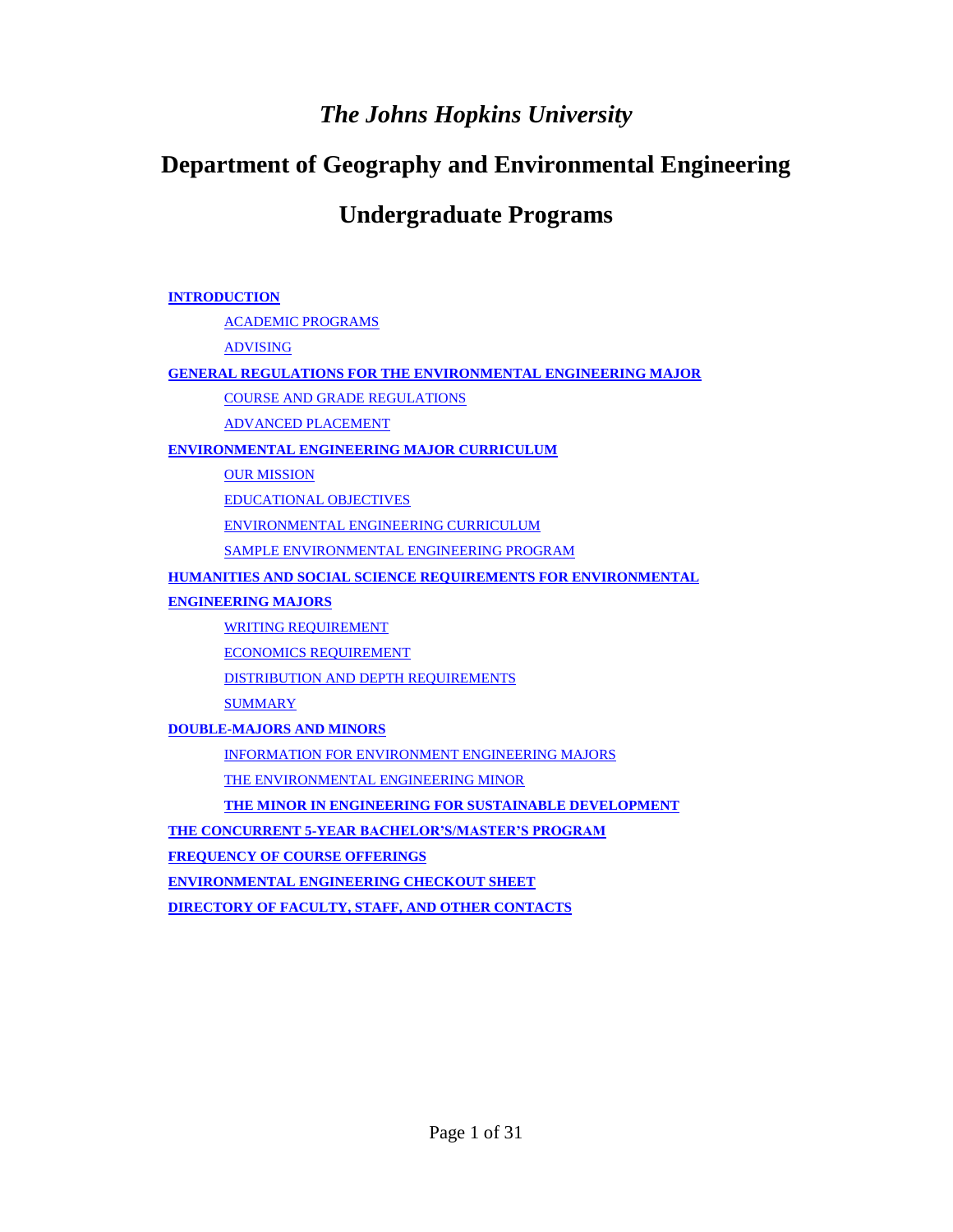## <span id="page-1-0"></span>**INTRODUCTION**

The field of Environmental Engineering is dedicated to the study and amelioration of environmental problems. Such problems are complex and multifaceted, and successful solutions must operate within the constraints imposed by societal concerns. As a result, the discipline of Environmental Engineering is a highly interdisciplinary endeavor.

**The B.S. in Environmental Engineering degree program is accredited by the Engineering Accreditation Commission of ABET, [http://www.abet.org.](http://www.abet.org/)**

## **Program Objectives**

The Program in Environment Engineering educates students to think critically, communicate clearly, and collaborate effectively as they apply the fundamental scientific principles of engineering to environmental problems. We emphasize the importance of intellectual growth, professional ethics, and service to society. Our graduates are prepared to be successful

- (1) engineering professionals in private and governmental organizations, and
- (2) students in the best graduate programs.

Our program was implemented for the first time during the 2002-2003 academic year and is intended to provide a strong foundation in the physical, chemical and biological sciences, as well as in mathematics, engineering science and engineering design. It is broad and flexible enough to accommodate students with a variety of interests in Environmental Engineering. This training should provide an ideal preparation for future employment in business or industry or for subsequent training at the graduate level, either in Environmental Engineering or in a field such as environmental law, public health, or medicine.

## <span id="page-1-1"></span>*Academic Programs*

The Department of Geography and Environmental Engineering offers the following programs for undergraduates at Johns Hopkins:

- $\triangleright$  The Bachelor of Science in Environmental Engineering program is designed to provide students with a broadly based yet rigorous education in the fundamental subjects central to the field, in a milieu that fosters development of a spirit of intellectual inquiry and the problem-solving skills required to address the open-ended issues characteristic of the real world.
- $\triangleright$  The Minor in Environmental Engineering is designed to allow engineering students to pursue an interest in this field and to incorporate aspects of environmental engineering into careers in other engineering disciplines.
- $\triangleright$  The Minor in Environmental Science is designed to encourage and facilitate studies in environmental science by students completing degrees in other science and engineering disciplines.
- $\triangleright$  The Minor in Engineering for Sustainable Development is designed to expose students to some of the key issues related to development, methods of information-gathering in diverse and difficult settings, and working effectively with non-engineers on complex problems.

## <span id="page-1-2"></span>*Advising*

If you have questions about any of our DoGEE majors please contact:

## **Professor Ben Hobbs**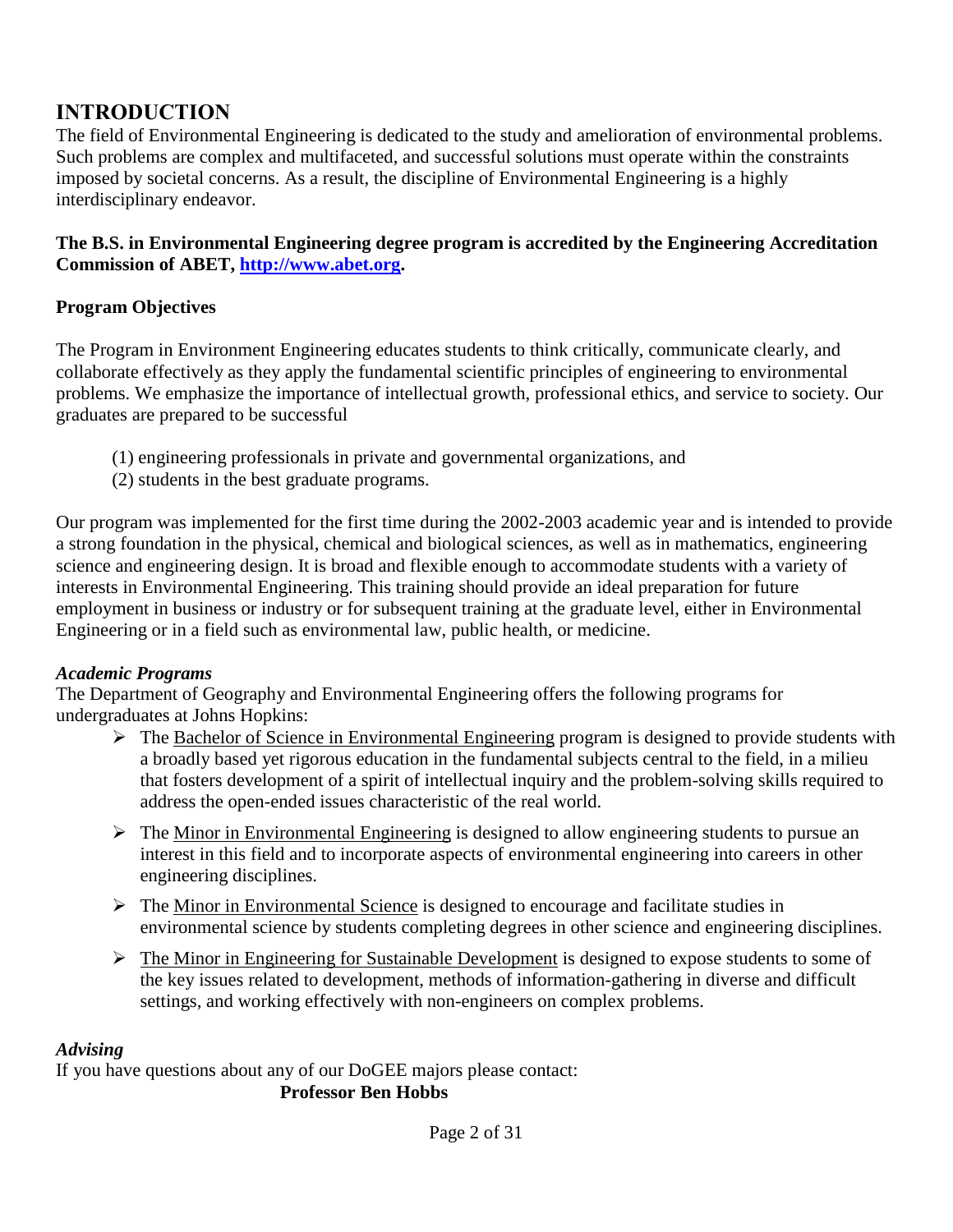#### **(410) 516-4681, bhobbs@jhu.edu**

#### back to top

If you have questions about the Minor in Engineering for Sustainable Development please contact:

### **Professor Erica Schoenberger 410-516-6158, [ericas@jhu.edu](mailto:ericas@jhu.edu)**

All undergraduate students majoring in Environmental Engineering must follow a program approved by a faculty member in the Department who is appointed as the student's advisor. It is the responsibility of the student to initiate and attend regular meetings with the advisor.

Each student must meet with his/her advisor at least twice a semester to:

- plan or make changes to his/her course schedule,
- discuss requirements for the major, and
- discuss any problems that relate to academics or academic performance.

For example, a meeting with the advisor approximately four weeks after classes begin provides a useful time to inform the advisor of potential difficulties or problems in individual courses. The second meeting with the advisor would typically occur towards the end of the semester during advising week.

NOTE: All Environmental Engineering Majors must fill out and obtain their advisor's signature on a checkout sheet at the beginning of each semester. Submit signed check out sheets to DoGEE in person (Ames Hall 313) or via email (dogee@jhu.edu) prior to registering each semester. **A blank copy of this mandatory checkout sheet can be found at the end of this Advising Manual.**

Note **that undergraduate advising week is the week BEFORE undergraduate registration week.** Please schedule an appointment with your advisor, since he or she will likely have a particularly busy schedule during this time. For more information on how to register, important announcements, and deadlines please visit <http://web.jhu.edu/registrar>

#### **Responsible Conduct of Research Course**

**Please visit the WSE Advising Office website for details:** 

<http://engineering.jhu.edu/wse-research/resources-policies-forms/responsible-conduct-of-research/>

#### back to top

## <span id="page-2-0"></span>**GENERAL REGULATIONS FOR THE ENVIRONMENTAL ENGINEERING MAJOR**

All undergraduate students majoring in Environmental Engineering must follow a program approved by a faculty member in the Department who is appointed as the student's advisor.

#### <span id="page-2-1"></span>*Course and Grade Regulations*

The Department of Geography and Environmental Engineering requires that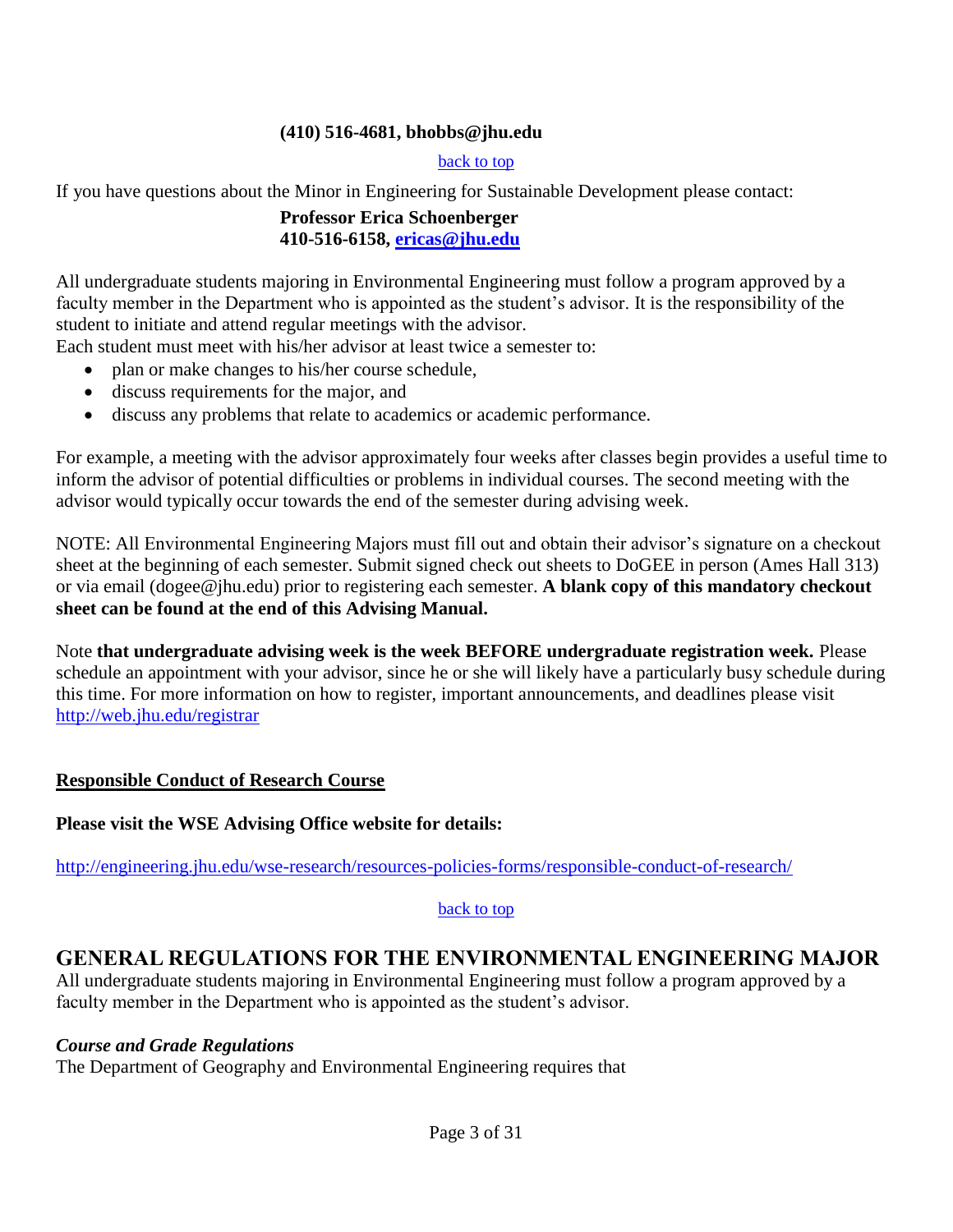- all courses taken after the first semester of the freshman year and counted toward the 125 credits required for Environmental Engineering be taken for a letter grade (that is, they may not be taken with the Satisfactory/Unsatisfactory option). The University regulations can be found in the JHU catalog. Whereas the University allows one S/U course each semester *outside the student's major*, the Department does not allow any S/U courses (except those in the first semester of the Freshman year) to count toward the requirements for graduation.
- grades of C- or better be obtained in all required Engineering, Mathematics and Science courses (i.e., grades of D or D+ will not be accepted). This also applies to required electives in those three areas. No more than ten D credits may be counted toward graduation requirements.
- no more than 12 credits completed prior to matriculation or in summer sessions at other accredited colleges or universities may be accepted. Transfer students are not subject to this restriction. They must obtain credit for courses they wish to transfer during their first year at Hopkins. University regulations also require a minimum of two years residence for a Hopkins degree.

### <span id="page-3-0"></span>*Advanced Placement*

The Whiting School's Office of Academic Affairs decides what AP credits can be counted toward an engineering degree. Please visit the link below if you have questions about your AP credits:

<http://engineering.jhu.edu/undergraduate-studies/academic-policies-procedures-undergraduate/>

CHEMISTRY: A score of four or five on the AP Chemistry exam exempts a student from taking the Intro Chemistry I and II sequence (030.101, 030.102). In that case, Chemistry Lab is waived.

PHYSICS: A score of four or five on Physics C (parts one and two) exempts a student from the Physics I and II sequence (171.101, 171.102), **but the corresponding Physics Labs (173.111, 173.112) are required.** No AP credit is awarded for Physics B. For additional information about AP credits, please consult your Engineering 101 Program Planning Guide provided by the Whiting School of Engineering.

BIOLOGY: AP Biology credits may only count towards satisfying an introductory required biology class (100 level). Please note that AP Biology credits may not satisfy the Ecology course requirement.

#### back to top

## <span id="page-3-1"></span>**ENVIRONMENTAL ENGINEERING MAJOR CURRICULUM**

#### <span id="page-3-2"></span>*Our Mission*

<span id="page-3-3"></span>The mission of the environmental engineering undergraduate program is to provide students a broadly based yet rigorous education in the fundamental subjects central to the field, in a milieu that fosters a spirit of intellectual inquiry and the development of problem-solving skills required to address the open-ended issues characteristic of environmental engineering problems. The fundamental subjects include the physical, chemical, biological, and social sciences; mathematics; engineering science; the principles of environmental engineering; and the art and science of engineering design. This training is meant to prepare students for future employment as professional engineers, and for subsequent training at the graduate level, either in Environmental Engineering, other engineering and scientific fields, or professions such as business, law, public health, and medicine.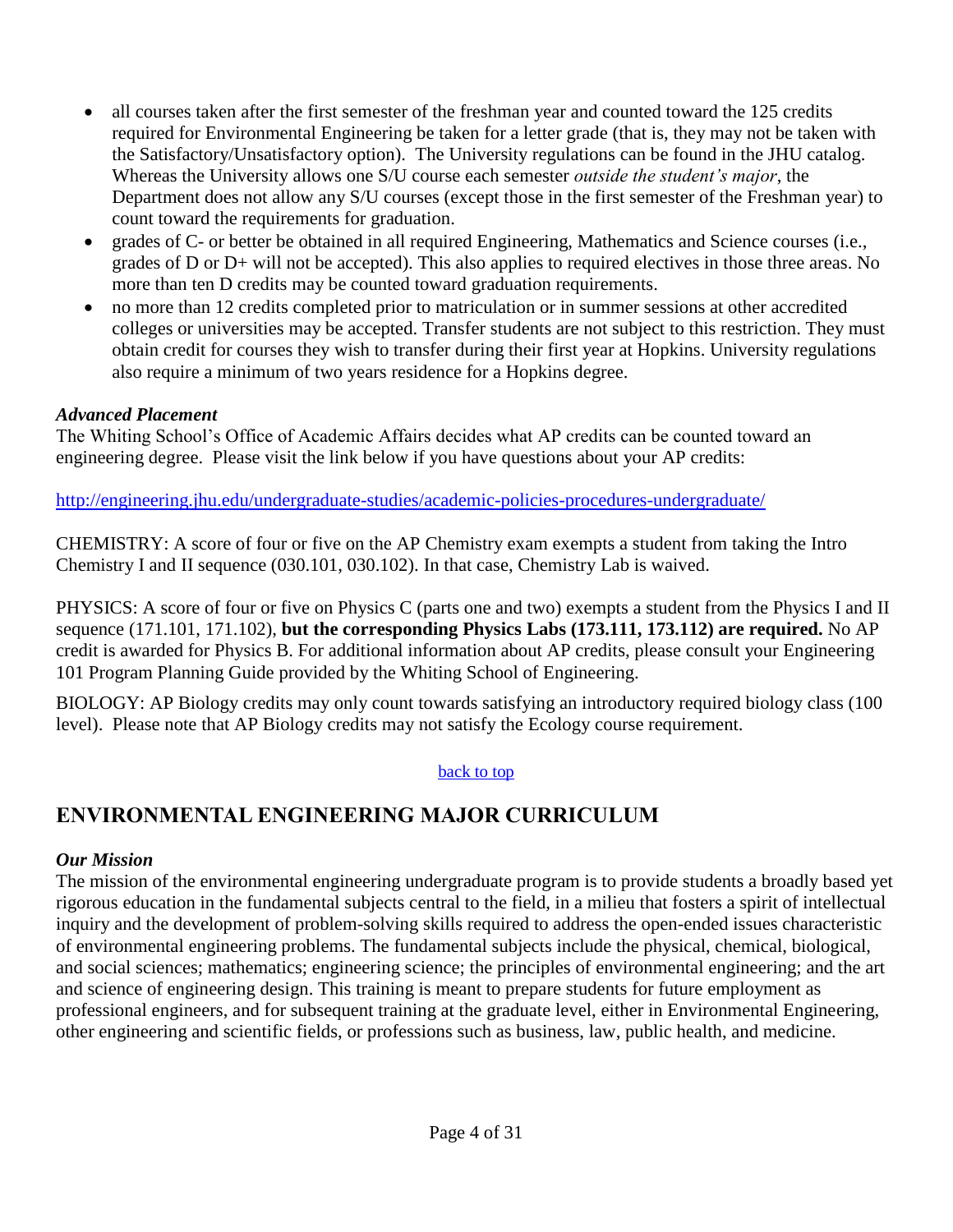#### back to top

#### <span id="page-4-0"></span>*Environmental Engineering Curriculum*

With the assistance of a faculty advisor, each student will plan a curriculum suited to his or her ultimate career goals. The program also encourages individual study and research. The program of study we have designed satisfies the Accreditation Board for Engineering and Technology (ABET) criteria, and we are an ABET approved program. Advanced training through participation in a senior design project involves synthesizing information from more than one field to solve real-world problems.

### **Focus Areas within the Environmental Engineering Major**

Students must select among four different focus areas:

- Environmental Management and Economics
- Environmental Engineering Science
- Environmental Transport
- Environmental Health Engineering

The Environmental Engineering curriculum is structured as follows, and involves a total of 125 credits:

### Mathematics (M) with a focus on applications (19 credits)

### *Required Courses:*

110.108 Calculus I (Physical Sciences and Engineering) 110.109 Calculus II (Physical Sciences and Engineering) 110.202 Calculus III (Physical Sciences and Engineering) or 110.211 Honors Multivariable Calculus and Linear Algebra 550.291 Linear Algebra and Differential Equations or 110.302 Differential Equations with Applications An advanced course (300 level or higher) in probability and statistics (The Department of Applied Mathematics and Statistics offers a number of suitable courses) Basic Science (BS) (24-25 credits)

#### *Required Courses:*

171.101 General Physics for Physical Science Majors I

- 171.102 General Physics for Physical Science Majors II
- 173.111 General Physics Laboratory I
- 173.112 General Physics Laboratory II
- One year of introductory chemistry (e.g., 030.101 Introductory Chemistry I and 030.102 Introductory Chemistry II)

030.105 Introductory Chemistry Laboratory I

030.106 Introductory Chemistry Laboratory II

570.205 Ecology

An additional course in the biological sciences, such as 020.151 General Biology I, or 570.328 Geography and Ecology of Plants.

*Note*: Premedical students could substitute 020.305 Biochemistry, 020.315 Biochemistry Laboratory, 020.306 Cell Biology, and 020.316 Cell Biology Laboratory, for Ecology or General Biology. Premedical students should also take additional chemistry courses as electives, such as 030.205 Introductory Organic Chemistry I, 030.206 Introductory Organic Chemistry II, and 030.225 Organic Chemistry Laboratory.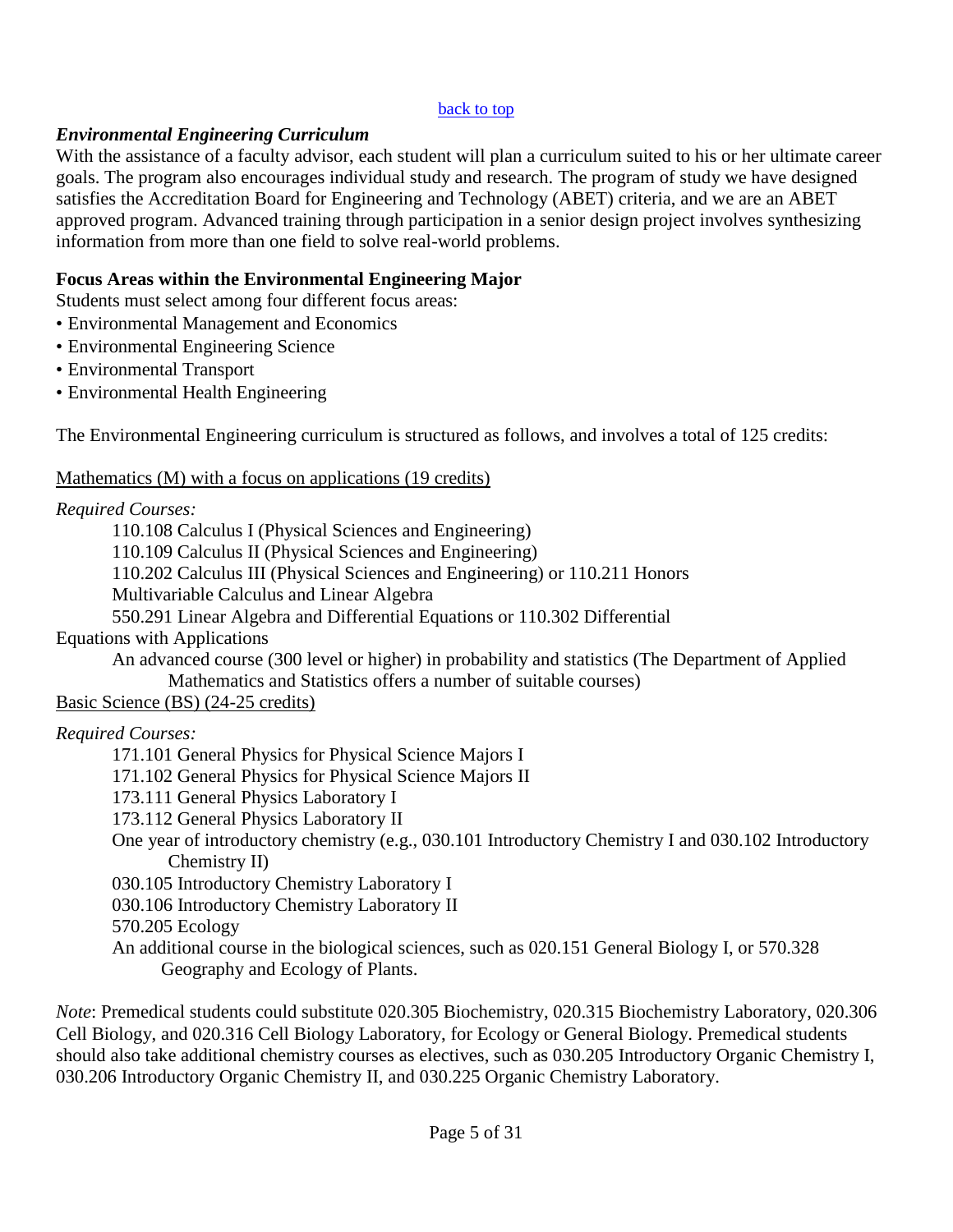#### back to top

### Humanities and Social Sciences (HS) (18 credits)

A minimum of six courses totaling 18 credits in Humanities or Social Sciences (catalog code H or S). The six courses must include 1) one course that specifically develops writing skills (e.g., a how to write class), 2) 570.334 Engineering Microeconomics, and 3) four additional H&S courses with at least two at the 300 level or higher. 570.404 and/or 570.406 can be taken as part of these requirements. Please note that the writing course will fulfill one of the two writing intensive courses required by the university (W

courses). Note also that most medical schools require a year of English literature and/or composition.

## *Required course:*

570.334 Engineering Microeconomics *Elective examples from DoGEE:* 570.406 Environmental History 570.427 Natural Resources, Society, and Environment *Writing course examples:* 220.146 (H, W) Introduction to Science Writing 220.202 (H,W) Introduction to Nonfiction 060.113 or 060.114 Expository Writing (either one; both cannot be counted for H/S credit) 220.105 or 220.106 Introduction to Fiction and Poetry I

## General Engineering (GE) (16 credits)

*Required courses:*

570.108 Introduction to Environmental Engineering An introductory course in computing (570.210, Introduction to Computation and Mathematical Modeling or an equivalent course) A course in thermodynamics (e.g., 540.203 Engineering Thermodynamics, 510.312 Physical Chemistry of Materials I: Thermodynamics, or 530.231 Mechanical Engineering Thermodynamics) A course in Statics (either 560.201 Statics and Mechanics of Materials or 530.201 Statics and Mechanics of Materials)

570.351 Introduction to Fluid Mechanics

## Design Experience and Engineering Laboratory (D) (9 credits)

## *Required courses:*

570.305 Environmental Engineering Systems Design 570.419, 570.421 Environmental Engineering Design I, II

The Design and Synthesis sequence is a five-credit project course (2 credits fall semester, 3 credits spring semester) and involves a comprehensive study of the engineering design process from problem definition to final design. The course involves team projects that include written and oral presentations. Students will form small teams that will work with local companies or government agencies in executing the project. Prerequisite: senior standing in Environmental Engineering.

## Environmental Engineering Requirements (EER) (27 credits)

*Required courses* (15 credits):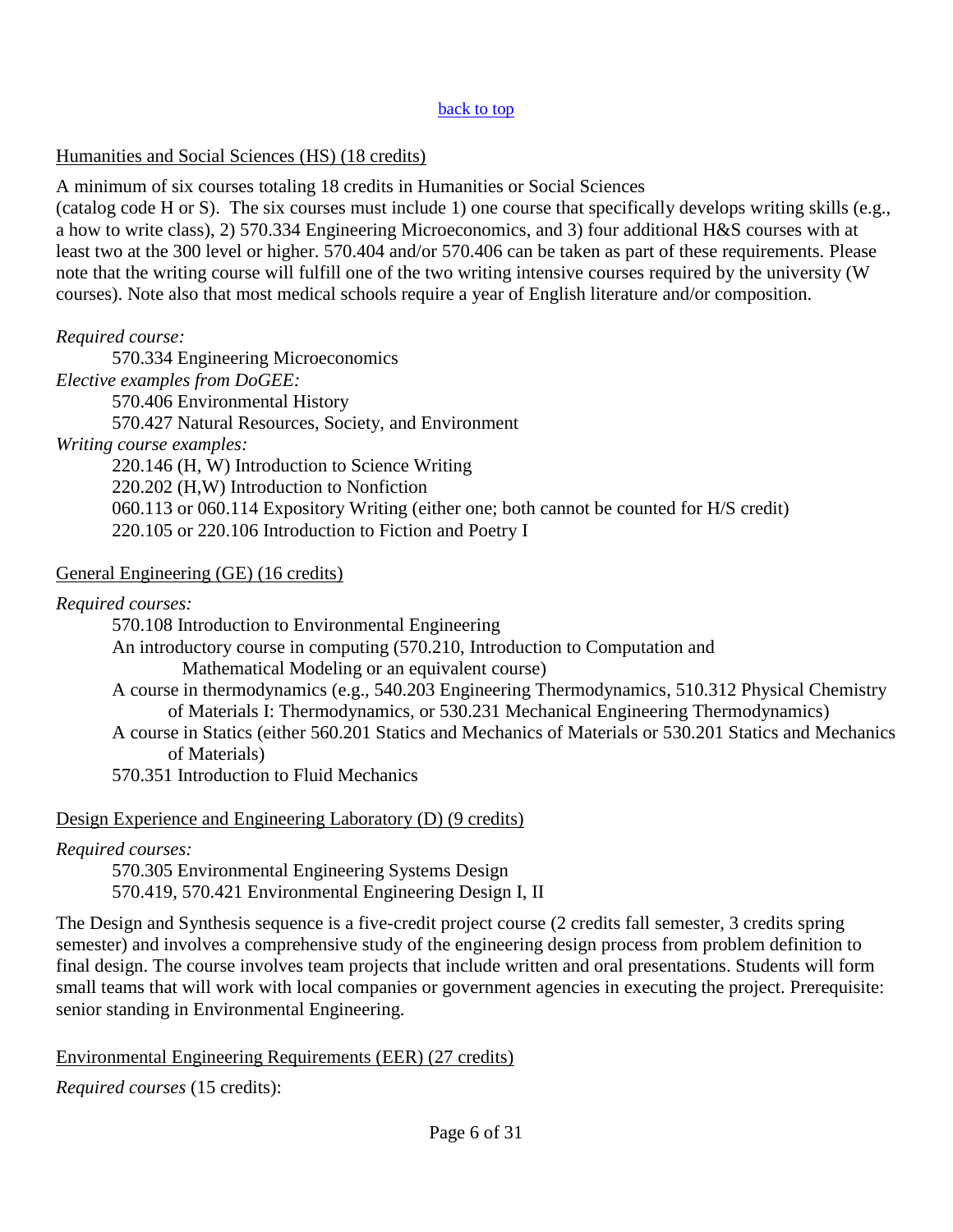570.239 Current and Emerging Environmental Issues 570.301 Environmental Engineering I: Fundamentals 570.302 Environmental Engineering II: Water and Wastewater Treatment 570.304 Environmental Engineering and Science Laboratory 570.353 Hydrology

*Environmental Engineering Electives* (EEE) (12 credits):

Students take at least two courses from one of the following focus areas, and at least one course from two of the other focus areas. Courses to be selected in consultation with advisor. **Any changes in courses must be accompanied by a Waiver/Substitution Form.**

Environmental Management and Economics (Note: 600 level courses require permission of instructor) 570.418/618 Multiobjective Programming and Planning 570.496 Optimization Models in Environmental Systems 570.497 Risk & Decision Analysis 570.490 Solid Waste Engineering and Management 570.491 Hazardous Waste Engineering and Management Environmental Engineering Science 570.411 Engineering Microbiology 570.442 Environmental Organic Chemistry 570.443 Aquatic Chemistry 570.460 Environmental Colloidal Phenomena Environmental Transport 270.405 Modeling the Hydrologic Cycle 570.412 Landscape Hydrology 570.432 Sediment Transport and River Mechanics 570.647 Hydrologic Transport in the Environment 570.657 Air Pollution Environmental Health Engineering 182.625 Principles of Occupational and Environmental Hygiene\* 182.638 Environmental and Health Concerns in Water Use and Reuse\* 280.350 Fundamentals of Epidemiology 221.624 Urban Health in Developing Countries\* 180.600 Water and Sanitation in Tropical Environments\*

\* These courses are offered on the Bloomberg School of Public Health campus.

## Technical Electives (TE) (minimum of 12 credits) (selected in consultation with an advisor)

At least three (E), (Q) or (N) courses at or above the 300 level subject to approval by the department and totaling at least twelve credits. (For ABET requirements at least one from: Solid Waste; Hazardous Waste; Air Pollution; Environmental Health Engineering, if not satisfied as part of the Environmental Engineering electives.) Up to six credits of independent study or research may be applied toward engineering requirements (e.g., 570.501/502 Undergraduate Research, 570.505 Undergraduate Independent Study, or 570.499 Senior Thesis). Note earlier comments for premed majors.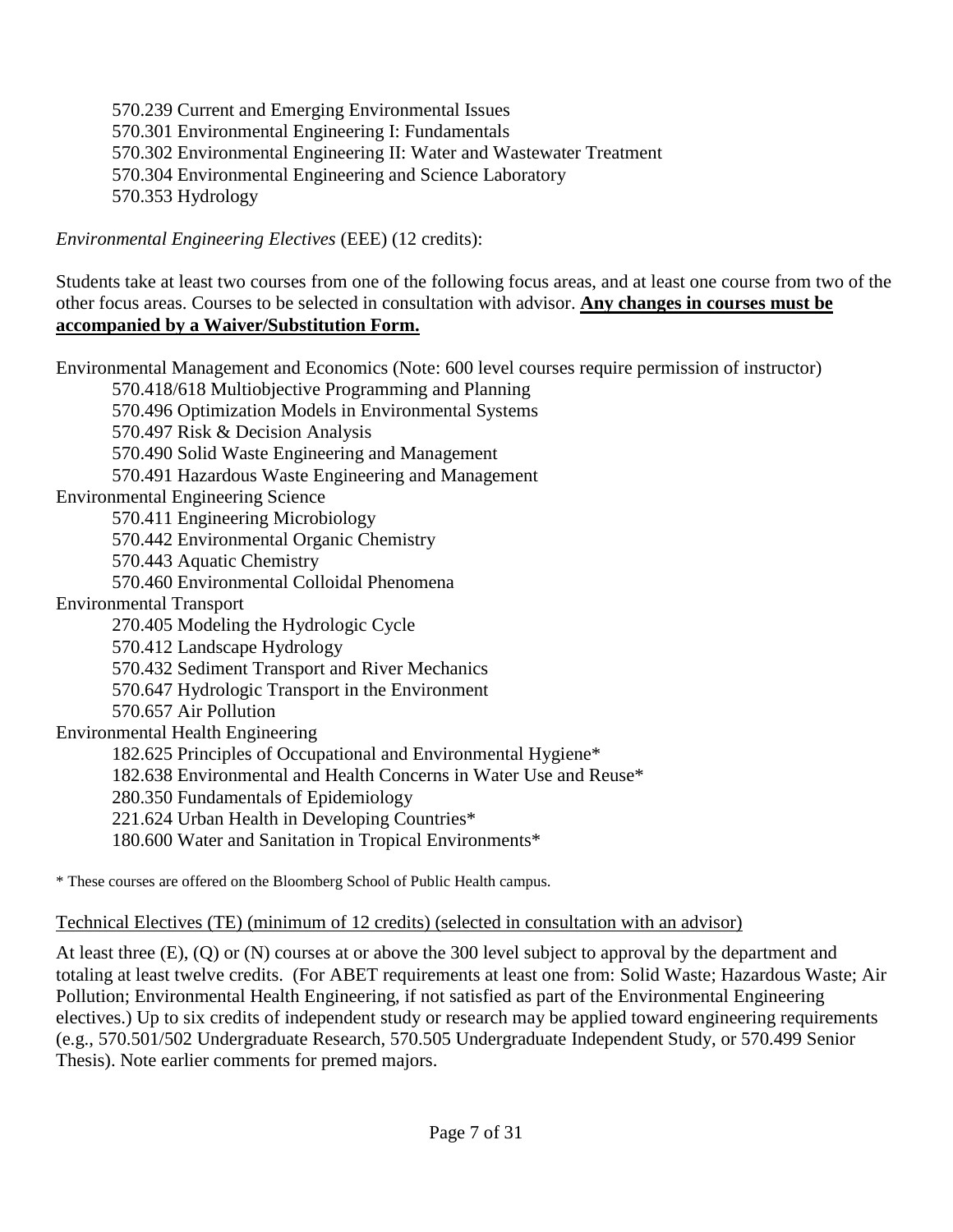It is strongly recommended that students take additional advanced classes in computing and numerical methods. Environmental Engineering Science students are strongly encouraged to take at least one course in organic chemistry (e.g., 030.205 Introductory Organic Chemistry I). The organic chemistry course will meet the Technical Elective requirement.

## **Guidance for Technical Electives for Environmental Engineering Major**

1. Technical electives (TEs) are intended to provide students with courses with technical content and extend mastery in appropriate subject matter.

2. TEs require use of fundamental science or mathematics, have appropriate prerequisites (e.g., university-level calculus, physics, chemistry, or other N or Q courses) and generally at a 300 level or higher.

3. TEs must have the appropriate level of rigor which is defined as encompassing both of the following requirements: (a) 5-10 homework assignments; and (b) a culminating project (final project, group project, paper) or final examination. Lecture-only classes (no homework or exams) will not qualify as a TE for the EE major.

4. TEs require accumulation and depth of analytical skill or knowledge. In general, this precludes survey courses or courses that have no technical prerequisites that are taught by multiple professors or a series of guest lecturers, or cover a broad spectrum of a topic instead of building mastery in one area.

Exceptions are possible only with the approval of either the Departmental Chair or Director of Undergraduate Studies.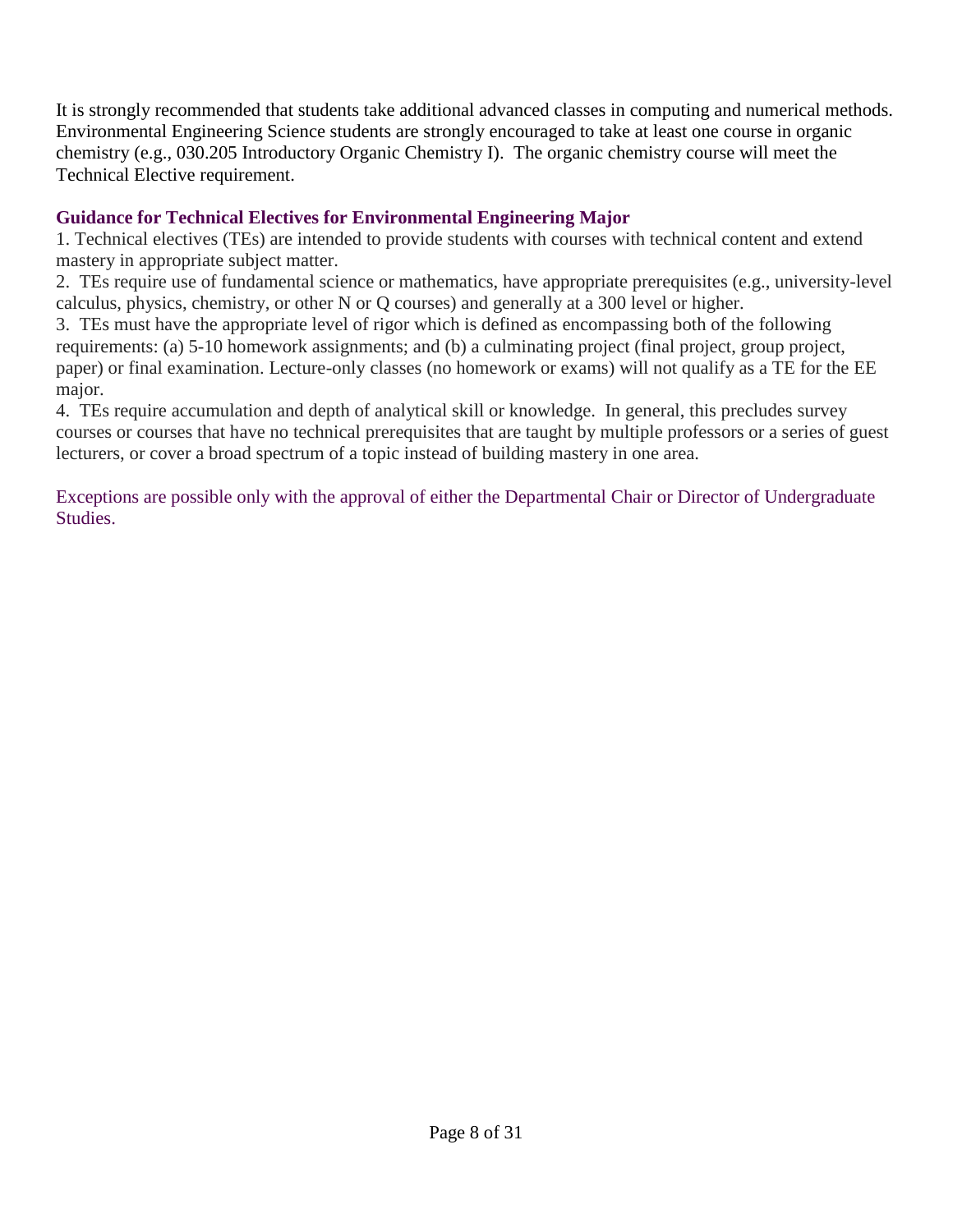## **Examples of Technical Electives:**

| 020.312 | Human Brain                                     |
|---------|-------------------------------------------------|
| 030.205 | <b>Organic Chemistry I</b>                      |
| 030.206 | <b>Organic Chemistry II</b>                     |
| 171.321 | Introduction to Space Science and Technology    |
| 171.323 | Physics of Human Energy                         |
| 180.302 | Macro Theory                                    |
| 182.638 | <b>Water Use and Reuse</b>                      |
| 187.610 | <b>Public Health Toxicology</b>                 |
| 270.323 | Ocean Biogeochem Cycles                         |
| 270.325 | Intro to Oceanography                           |
| 270.330 | <b>Atmospheric Chemistry</b>                    |
| 280.350 | <b>Fundamentals of Epidemeology</b>             |
| 520.345 | <b>ECE Lab</b>                                  |
| 520.427 | Products Design Lab                             |
| 530.414 | <b>Computer Aided Design</b>                    |
| 530.481 | <b>Energy Policy</b>                            |
| 540.521 | Research                                        |
| 550.361 | Intro to Optimization                           |
| 550.385 | <b>Scientific Computing</b>                     |
| 550.386 | Intro to Probability                            |
| 550.386 | Scientific Computing in Differential Equations  |
| 550.420 | Intro to Probability                            |
| 550.453 | <b>Game Theory</b>                              |
| 550.472 | <b>Graph Theory</b>                             |
| 560.348 | Intro to Ocean and Wind                         |
| 560.380 | Intro to Ocean Wind Engineering                 |
| 560.464 | Underwater Life Support                         |
| 560.481 | <b>Engineering Design of Underwater Systems</b> |

 $\overline{\phantom{0}}$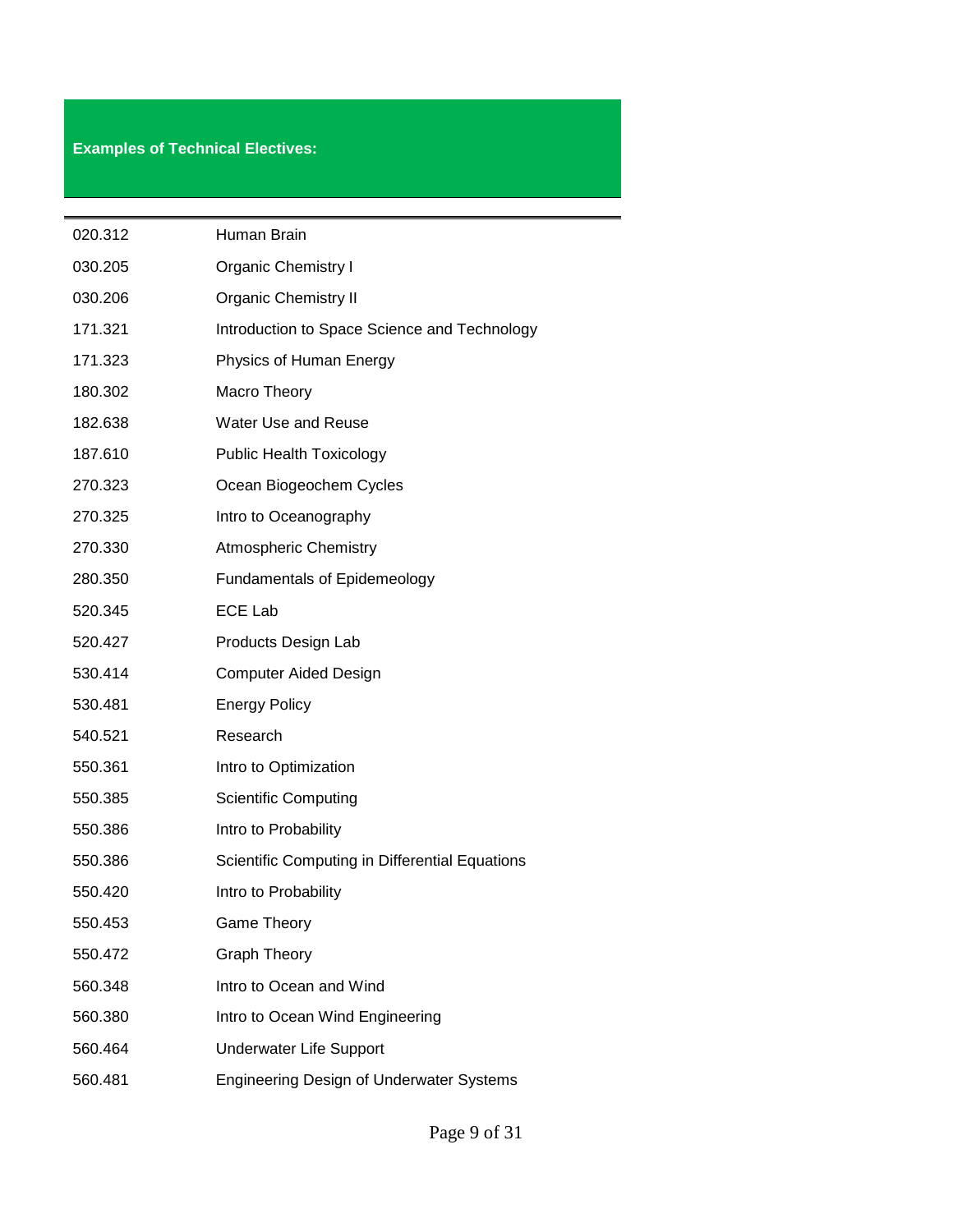## **Examples of Technical Electives:**

| 560.498 | <b>Survey of Systems Engineering Tools</b>           |
|---------|------------------------------------------------------|
| 570.411 | <b>Engineering Microbiology</b>                      |
| 570.418 | Multi Obj Programming and Planning                   |
| 570.423 | Geomorphology                                        |
| 570.432 | Sediment Transport and River Mechanics               |
| 570.443 | <b>Aquatic Chemistry</b>                             |
| 570.445 | <b>Physical and Chemical Processes I</b>             |
| 570.446 | <b>Bio Processes</b>                                 |
| 570.448 | <b>Physical and Chemical Processes II</b>            |
| 570.452 | <b>Experimental Methods Environ Engineering Chem</b> |
| 570.460 | <b>Environmental Collodial Phenomena</b>             |
| 570.490 | Solid Waste Engineering and Management               |
| 570.491 | Hazardous Waste Engineering and Management           |
| 570.496 | <b>Urban and Environmental Systems</b>               |
| 570.497 | <b>Risk and Decision Analysis</b>                    |
| 570.505 | Undergraduate Independent Study                      |
| 570.506 | Maryland Dept of Environment Indep Study             |
| 570.507 | Baltimore City Energy Office Indep Study             |
| 570.521 | Landscape Hydrology and Watershed Analysis           |
| 570.597 | <b>Research Summer</b>                               |
| 570.600 | <b>Risk Analysis II</b>                              |
| 570.607 | <b>Energy Policy and Plan Models</b>                 |
| 570.618 | Multiobjective Programming                           |
| 570.645 | Reaction Mechanisms in Environ Organic Chem          |
| 570.647 | Hydrologic Transport in the Environment              |
| 570.657 | <b>Air Pollution</b>                                 |
| 570.676 | Stochastic Programming                               |
| 576.418 | Multi-Objective Program Planning                     |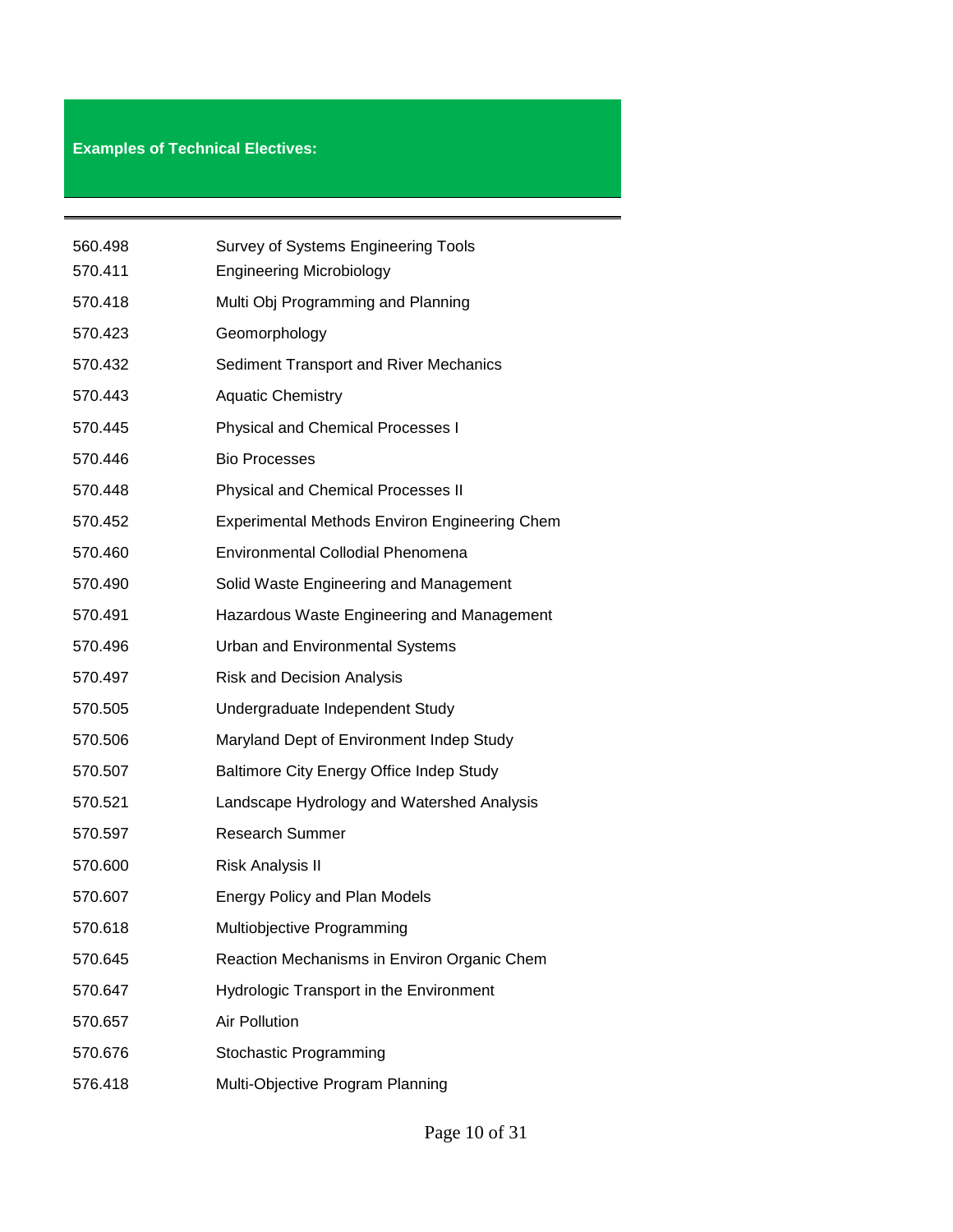| 600.315        | <b>Databases</b>                            |
|----------------|---------------------------------------------|
| 600.321        | <b>Object Oriented Software Engineering</b> |
| 570.501/502    | Undergraduate Research                      |
| 600.320 OR 420 | <b>Parallel Programming</b>                 |

## **Not Permitted as Technical Electives:**

| 180.609 | Principles of Environmental Health                         |                                                           |
|---------|------------------------------------------------------------|-----------------------------------------------------------|
| 180.610 | <b>Public Health Toxicology</b>                            | (internet class)                                          |
| 180.611 | The Global Environment and Public Health                   |                                                           |
| 270.205 | Geographic Info Sys and Geospatial<br>Intro to<br>Analysis |                                                           |
| 270.305 | Energy Resources in the Modern World                       |                                                           |
| 270.220 | Dynamic Earth                                              |                                                           |
| 270.315 | <b>Natural Catastrophes</b>                                |                                                           |
| 270.360 | Climate Change, Science, and Policy,                       | (overview course, no accumulation of analytic approaches) |
| 271.403 | <b>Environmental Policy Making and Policy Analysis</b>     |                                                           |
| 280.335 | <b>Environment and Your Health</b>                         | (overview course, no accumulation of analytic approaches) |
| 280.319 | Water, Sanitation and Hygene in 21st Century               | (overlaps with 570.302)                                   |
| 520.142 | <b>Digital Systems Fundamentals</b>                        |                                                           |
| 570.493 | Economic Foundations for Public Decision Making            | (content overlaps with 570.334)                           |
| 570.495 | Math Foundations for Public Decision Making                | (duplicates 570.305)                                      |
| 660.460 | <b>Engineering Business Management</b>                     | (not an appropriate E, N, or Q course)                    |
| 660.461 | <b>Engineering Business and Management</b>                 |                                                           |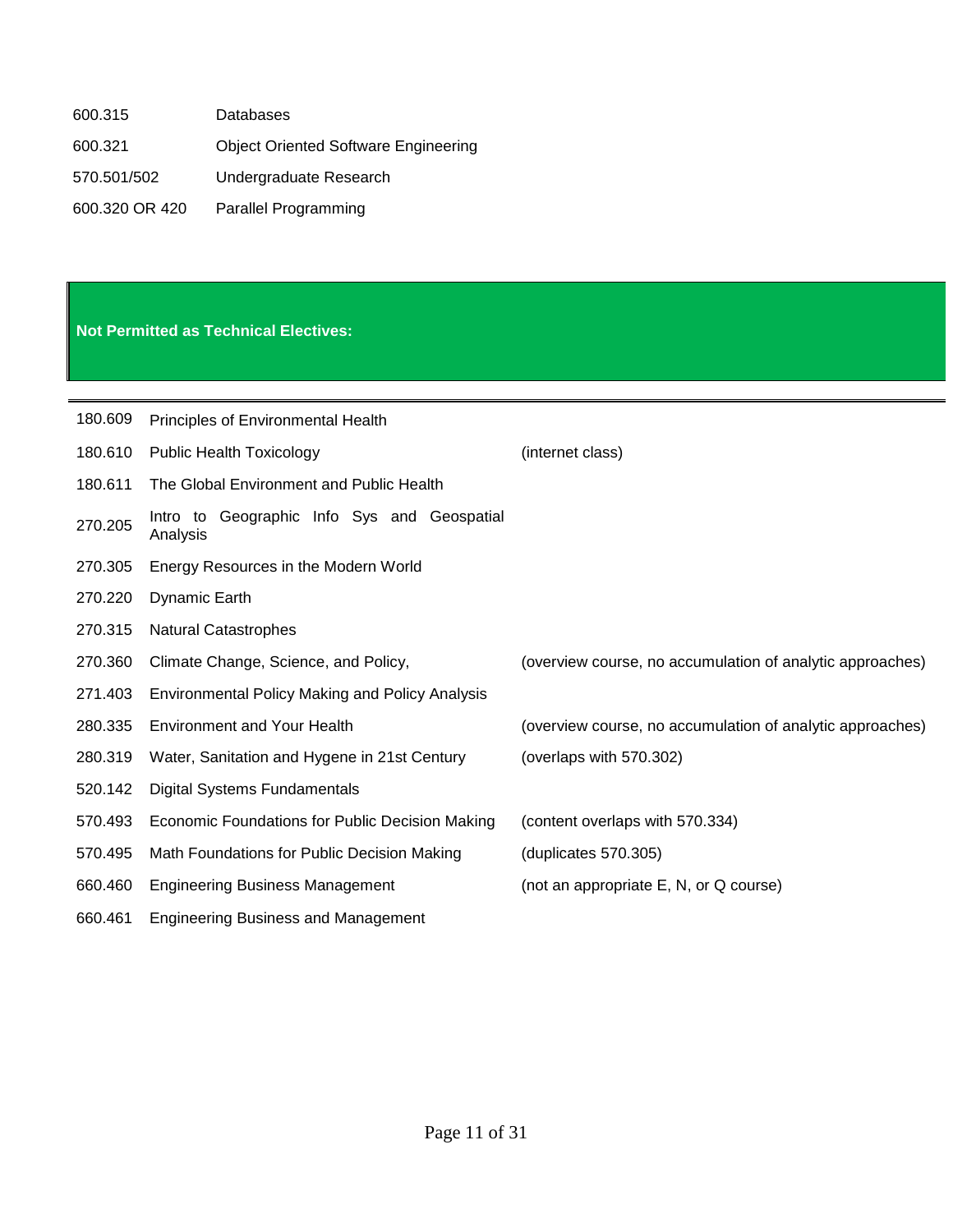## *Sample Environmental Engineering Program*

<span id="page-11-0"></span>This program satisfies the Environmental Engineering BS with a concentration area in environmental engineering science. This program is based on the assumption that students have not previously completed A.P. courses in Calculus, Physics, Chemistry, etc.

| Semester 1                                                |                |  |  |
|-----------------------------------------------------------|----------------|--|--|
| 110.108 Calculus I (Physical Sciences and Engineering)    | 4(M)           |  |  |
| 030.101 Introductory Chemistry I                          | $3$ (BS)       |  |  |
| 030.105 Introductory Chemistry Laboratory I               | $1$ (BS)       |  |  |
| 570.108 Introduction to Environmental Engineering         | 3(GE)          |  |  |
| H/S Elective 1                                            | $3$ (HS)       |  |  |
| Total                                                     | 14             |  |  |
| Semester 2                                                |                |  |  |
| 110.109 Calculus II (Physical Sciences and Engineering)   | 4(M)           |  |  |
| 030.102 Introductory Chemistry II                         | $3$ (BS)       |  |  |
| 030.106 Introductory Chemistry Laboratory II              | $1$ (BS)       |  |  |
| 171.101 General Physics for Physical Sciences Majors I    | 4(BS)          |  |  |
| 173.111 General Physics Laboratory I                      | $1$ (BS)       |  |  |
| 570.210 Intro. to Computation and Math. Modeling          | 3(GE)          |  |  |
| Total                                                     | 16 (Annual 30) |  |  |
| Second year                                               |                |  |  |
| Semester 1                                                |                |  |  |
| 550.291 Linear Algebra and Differential Equations         | 4(M)           |  |  |
| 171.103 General Physics for Physical Science Majors II    | 4(BS)          |  |  |
| 173.112 General Physics Laboratory II                     | $1$ (BS)       |  |  |
| 560.201 Statics and Mechanics of Materials                | $4$ (GE)       |  |  |
| 570.205 Ecology                                           | 3(BS)          |  |  |
| Total                                                     | 16             |  |  |
| Semester 2                                                |                |  |  |
| 110.202 Calculus III (Calculus of Several Variables)      | 4(M)           |  |  |
| 510.312 Physical Chemistry of Materials I: Thermodynamics | 3(GE)          |  |  |
| 570.239 Current and Emerging Environmental Issues         | $3$ (EER)      |  |  |
| H/S Elective 2                                            | $3$ (HS)       |  |  |
| H/S Elective 3                                            | $3$ (HS)       |  |  |
| Total                                                     | 16 (Annual 32) |  |  |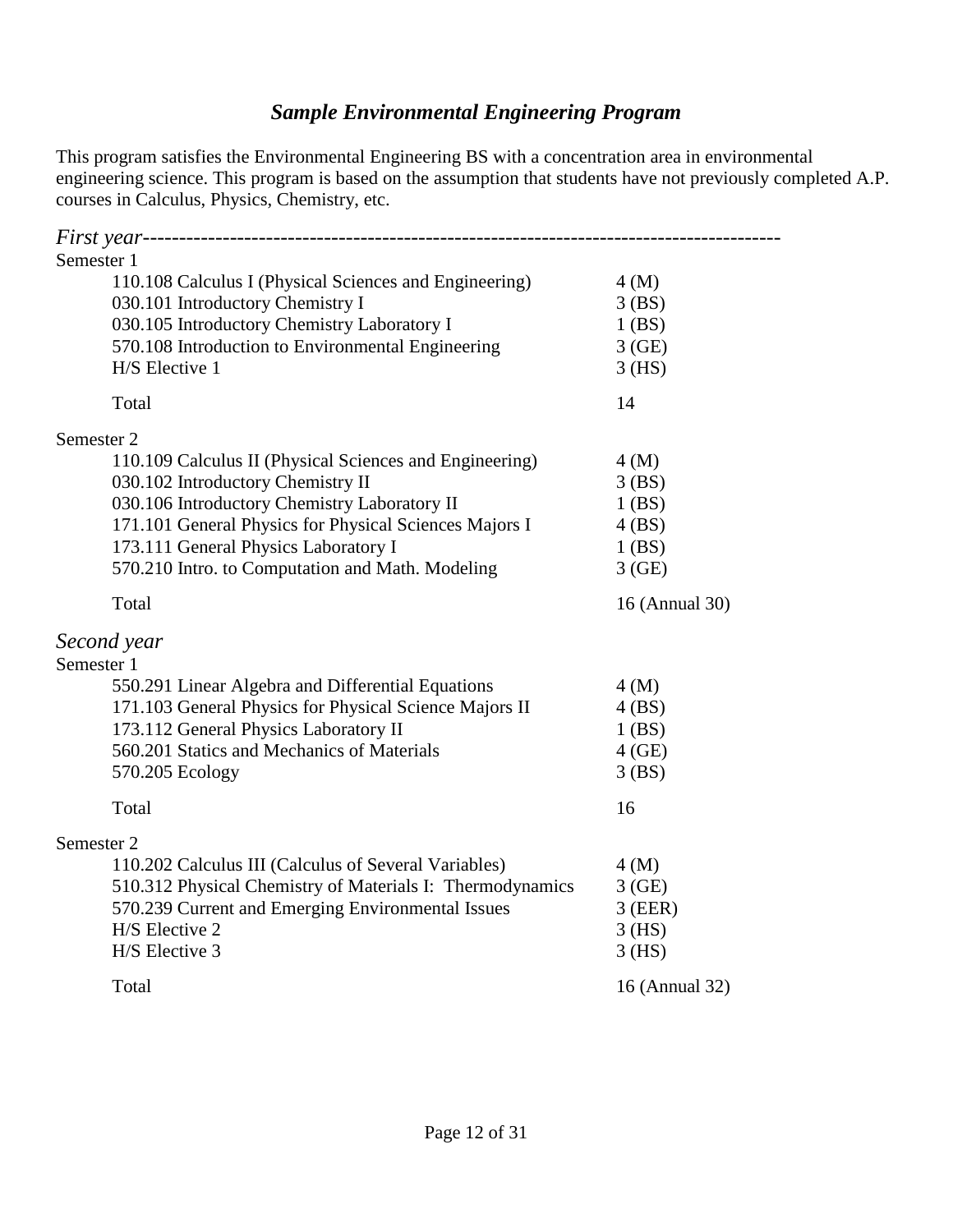## *Sample Environmental Engineering Program Cont.*

## *Third year*

| Semester 1                                                                                            |                   |
|-------------------------------------------------------------------------------------------------------|-------------------|
| 570.301 Environmental Engineering I: Fundamentals<br>570.305 Environmental Engineering Systems Design | $3$ (EER)<br>4(D) |
| 570.334 Engineering Microeconomics                                                                    | 3 (HS Elective 4) |
| 570.351 Introduction to Fluid Mechanics                                                               | 3(GE)             |
| <b>Environmental Engineering or Technical Elective</b>                                                | 3 (EEE or TE)     |
| Total                                                                                                 | 16                |
| Semester 2                                                                                            |                   |
| Probability/Statistics course                                                                         | 3(M)              |
| 020.151 General Biology                                                                               | $3$ (BS)          |
| 570.302 Environmental Engineering II                                                                  | $3$ (EER)         |
| 570.304 Environmental Engineering and Science Lab.                                                    | $3$ (EER)         |
| H/S Elective 5                                                                                        | $3$ (HS)          |
| Environmental Engineering or Technical Elective                                                       | 3 (EEE or TE)     |
| Total                                                                                                 | 18 (Annual 34)    |
| Fourth year                                                                                           |                   |
| Semester 1                                                                                            |                   |
| 570.353 Hydrology                                                                                     | $3$ (EER)         |
| 570.419 Environmental Engineering Design I                                                            | 2(D)              |
| <b>Environmental Engineering or Technical Elective</b>                                                | 3 (EEE or TE)     |
| Environmental Engineering or Technical Elective                                                       | 3 (EEE or TE)     |
| Environmental Engineering or Technical Elective                                                       | 3 (EEE or TE)     |
| Total                                                                                                 | 14                |
| Semester 2                                                                                            |                   |
| 570.421 Environmental Engineering Design II                                                           | 3(D)              |
| H/S Elective 6                                                                                        | $3$ (HS)          |
| Environmental Engineering or Technical Elective                                                       | 3 (EEE or TE)     |
| Environmental Engineering or Technical Elective                                                       | 3 (EEE or TE)     |
| Environmental Engineering or Technical Elective                                                       | 3 (EEE or TE)     |
| Total                                                                                                 | 15 (Annual 29)    |
|                                                                                                       |                   |

Math (M) = 19 credits; Humanities and Social Sciences (HS) = 18 credits; Basic Science (BS) = 24 credits; General Engineering (GE) = 16 credits; Environmental Engineering Requirement (EER) = 15 credits; Environmental Engineering Electives (EEE) = 12 credits; Technical Electives (TE) = 12 credits; Design (D) = 9 credits; **Total Credits = 125**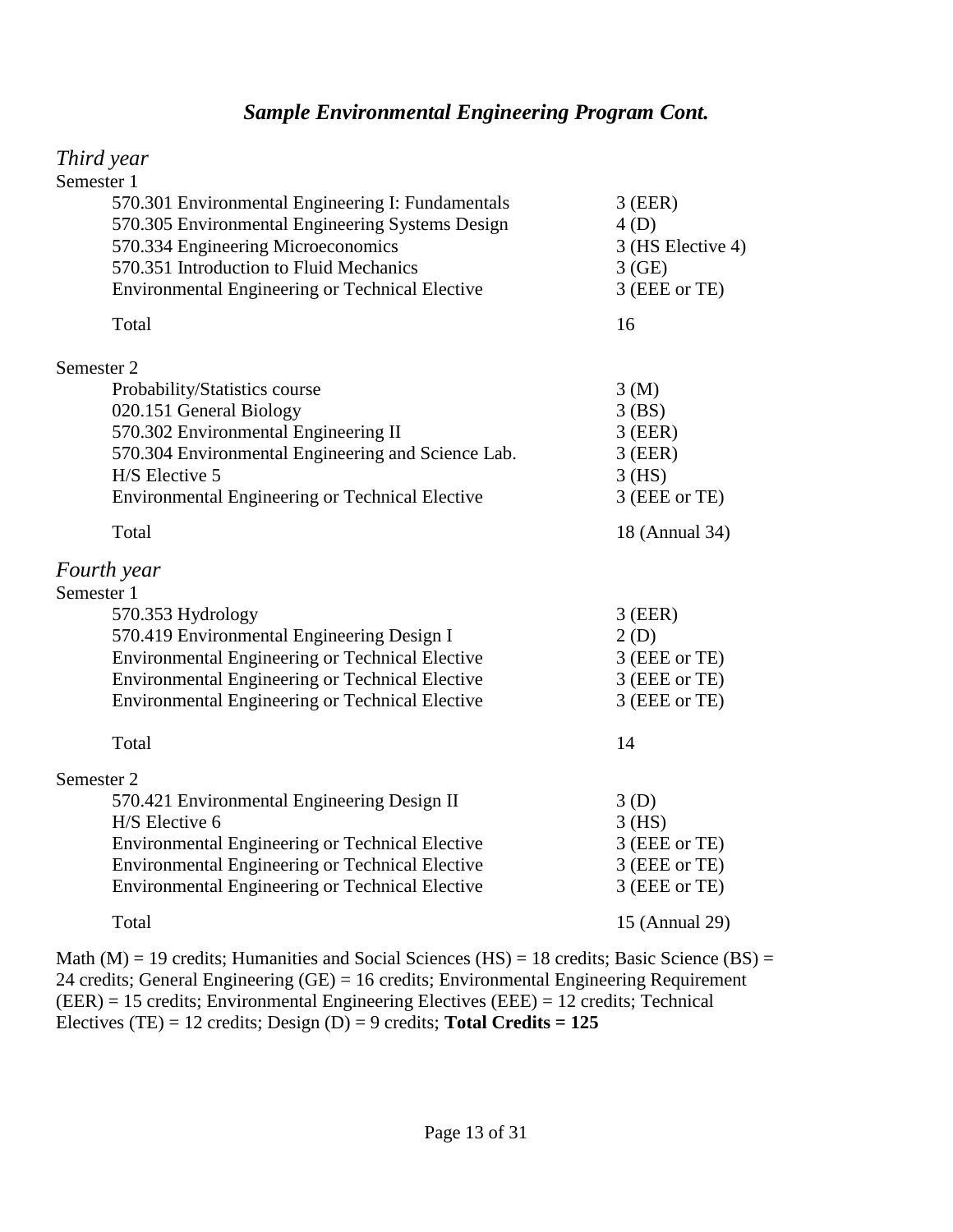## <span id="page-13-0"></span>**HUMANITIES AND SOCIAL SCIENCE REQUIREMENTS FOR ENVIRONMENTAL ENGINEERING MAJORS**

The Whiting School of Engineering requires a minimum of six courses (each of at least three credits) in Humanities or Social Sciences (catalog code H or S).

Students taking elements of a foreign language are granted an H area designator for both semesters only if the second semester course is successfully completed (see the Johns Hopkins Catalog, page 43). For example, a student successfully completing 090.101 and 090.102 *Elementary German* would get 8 H credits. (Note that while four H credits are given for 090.102 alone, no H credits are given for 090.101 alone).

### <span id="page-13-1"></span>*Writing Requirement*

Whiting School graduates must take two courses (6 credits) that carry the writing intensive (W) designation. You must work with your advisor to find approved writing courses. One of the W courses must specifically develop writing skills as "How to Write" course. Example courses that do satisfy this "How to Write" requirement include:

220.146 (H, W) Introduction to Science Writing 220.202 (H, W) Introduction to Nonfiction 060.113 or 060.114 Expository Writing (either one; both cannot be counted for H/S credit) 220.105 or 220.106 Introduction to Fiction and Poetry I

Students wishing to use any other course to satisfy this writing requirement must have written permission (an email is acceptable) from their advisor.

## <span id="page-13-2"></span>*Economics Requirement*

To help the student gain an appreciation of the broad economic context in which he/she will operate, one calculus-based introductory course in economics, 570.334 *Engineering Microeconomics*, is required.

## <span id="page-13-3"></span>*Distribution and Depth Requirements*

The Humanities and Social Science portion of the program is also of great importance in broadening the student's education and in stimulating the development of an inquisitive and critical mind. In addition to the two mandatory writing courses (one "How to Write and on simply designated W):

- four (4) elective courses in Humanities and Social Science courses must be chosen.
- They must be designated in ISIS H or S
- Two of these courses must be at the 300 level or higher.
- Environmental engineering majors are strongly encouraged to consider taking 570.404 and/or 570.406 as part of these requirements.
- With the approval of the student's advisor, intermediate level language courses may be taken to satisfy this depth requirement.
- The Whiting School (and the Department) allow the first two semesters of any elementary course in a foreign language to count toward the fulfillment of the H/S requirement as long as both semesters are successfully completed.

#### <span id="page-13-4"></span>*Summary*

In summary, the Environmental Engineering program requires: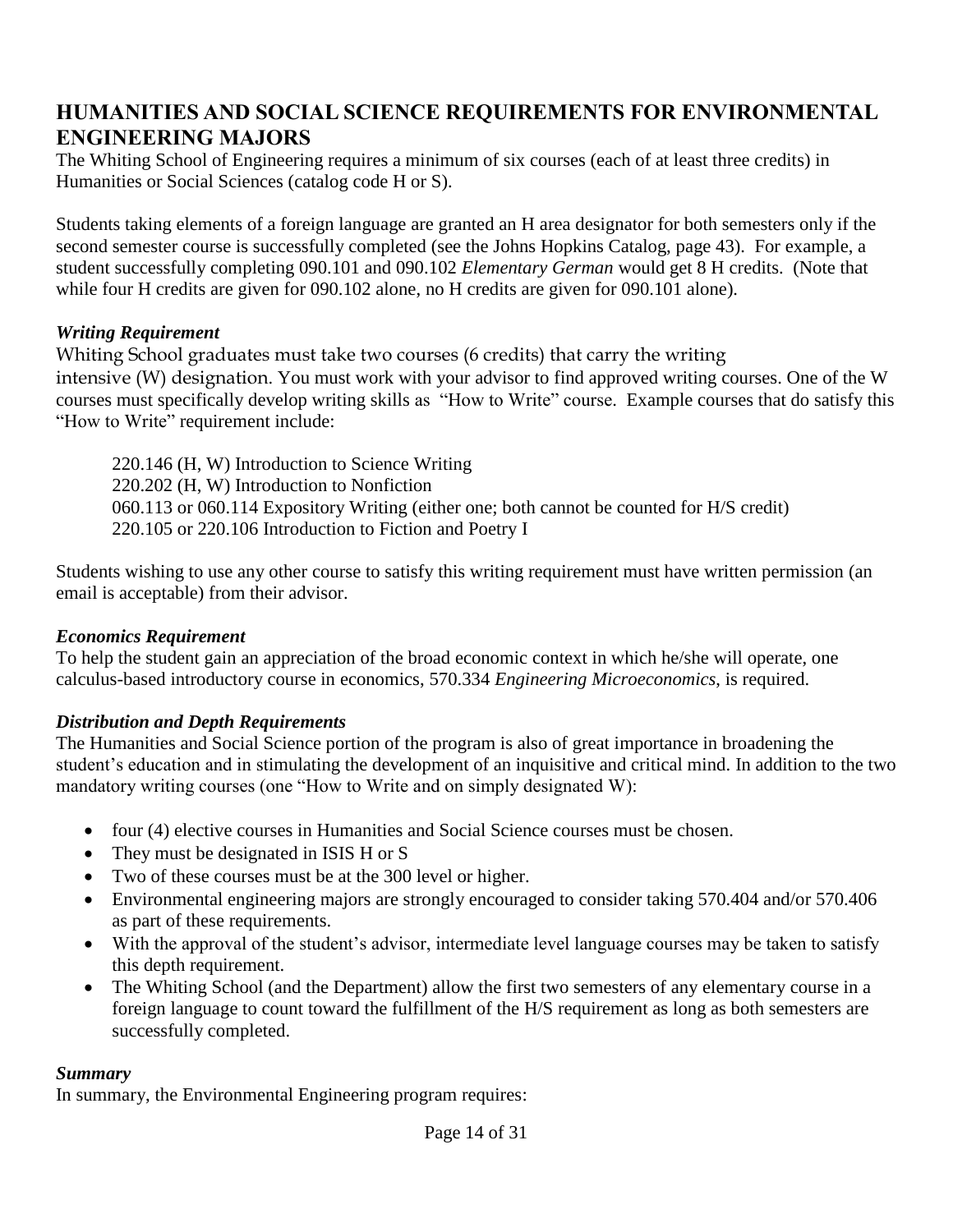- a minimum of six full courses (18 credits) in Humanities and Social Sciences
- one writing course (as defined above)
- $\bullet$  one course in economics (570.334)
- four additional Humanities and Social Sciences courses, (two of which must be at the 300 level or higher)

## <span id="page-14-0"></span>**DOUBLE-MAJORS AND MINORS**

### <span id="page-14-1"></span>*Information for Environmental Engineering Majors*

Environmental Engineering majors may elect to double-major or to complete a minor from any department in the School of Engineering or the School of Arts and Sciences that offers one. Students wishing to pursue a double major should inform the Whiting School's Office of Academic Advising. It is the student's responsibility to ensure that all appropriate requirements are met (it is recommended that a faculty advisor from each major be asked to sign off on the student's planned academic program). Students wishing to pursue a minor should confer with the department through which the minor is offered to ascertain the exact requirements.

The minor in Entrepreneurship and Management focuses on business and management from a multidisciplinary viewpoint and is designed to provide Hopkins engineering students with the knowledge and skills to become leaders in technology companies. Students interested in the Entrepreneurship and Management minor should contact the Center for Leadership Education [\(http://web.jhu.edu/leadership](http://web.jhu.edu/leadership) or cle@jhu.edu) for more information. More traditional subspecialty minors are available through the departments of Civil Engineering, Computer Science, and Applied Mathematics and Statistics.

### <span id="page-14-2"></span>*The Environmental Engineering Minor*

Environmental engineering has become an important part of engineering practice in most engineering fields and across a professional spectrum from the private sector through governmental agencies to academia. An undergraduate minor in environmental engineering has been established to enable engineering students to pursue an interest in this field and to incorporate aspects of environmental engineering into their own careers in other engineering disciplines. Students in any undergraduate engineering major in the GWC Whiting School of Engineering are eligible for admission to the program, which is administered through the Department of Geography and Environmental Engineering (DoGEE). Students in undergraduate majors other than engineering can enroll in the Environmental Science minor, also offered by the Department of Geography and Environmental Engineering.

Each student in the Environmental Engineering Minor program will be assigned an advisor in the Department of Geography and Environmental Engineering to work with them in developing a program that meets the requirements for the minor that is consistent with the educational requirements of their major field of engineering study. Requirements of the Minor Program consist of

- a set of "core" science and mathematics courses, already common to the civil and chemical engineering majors,
- four required courses (total of 11 credits) in environmental engineering, and
- two elective courses, one of which is taken at the freshman or sophomore level and the other of which is taken at the junior or senior level.

Students with a strong interest in Environmental Engineering may also wish to consider the Whiting School's Honors B.S./M.S.E. Program. Under this program, outstanding students completing ABET-accredited B.S. programs in engineering disciplines can apply for direct continuation into the M.S.E. Program in Environmental Engineering, which is administered by the Department of Geography and Environmental Engineering.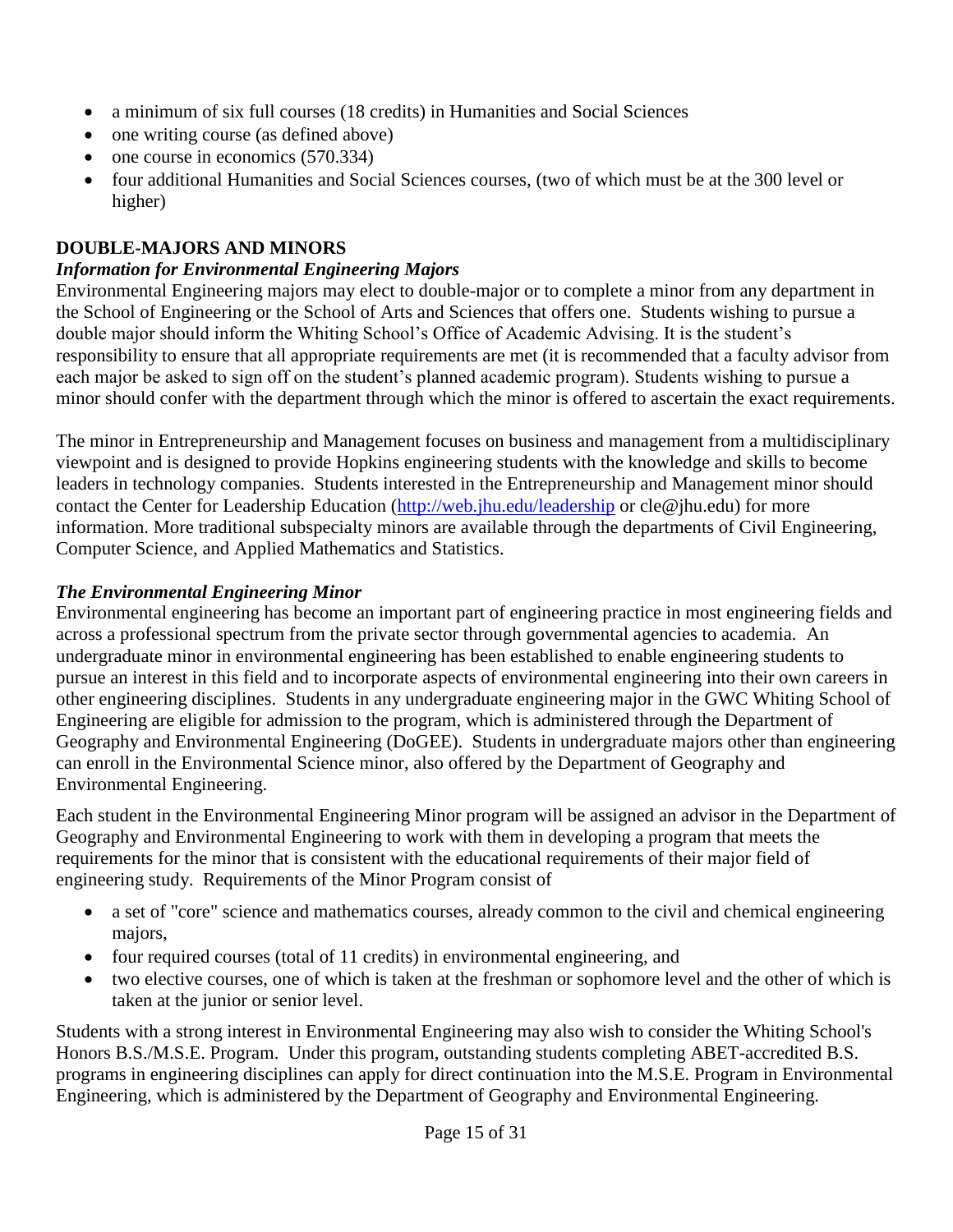Below are the course requirements for the Environmental Engineering Minor. For further information, contact: Dr. William P. Ball, bball@jhu.edu.

EE MINOR CORE COURSES (advanced placement credits and/or equivalent courses in other schools or departments are acceptable, subject to advisor approval)

| 110.108 Calculus I                                | 4 credits |
|---------------------------------------------------|-----------|
| 110.109 Calculus II                               | 4         |
| 110.202 Calculus III                              |           |
| 550.291 Linear Algebra and Differential Equations | 4         |
| 030.101 Introductory Chemistry I                  |           |
| 030.102 Introductory Chemistry II                 |           |
| 030.105 Introductory Chemistry Laboratory         |           |
| 030.106 Introductory Chemistry Laboratory         |           |
| 171.101 General Physics I                         | 4         |
| 171.102 General Physics II                        | 4         |
| 173.111 General Physics Laboratory                |           |
| 173.112 General Physics Laboratory                |           |
|                                                   |           |

#### back to top

#### EE MINOR CURRICULUM (a total of 18 credits is required)

*Required Courses* (total of 12 credits)

| 570.301 | (N,E), Environmental Engineering I-Fundamentals, 3 credits, fall                 |
|---------|----------------------------------------------------------------------------------|
| 570.302 | (N,E), Environmental Engineering II - Water and Wastewater Treatment, 3 credits, |
|         | spring                                                                           |
| 570.304 | (N.E), Environmental Engineering and Science Laboratory, 3 credits, spring       |
| 570.305 | (N,E), Environmental Engineering Systems Design, 4 credits, fall                 |

*EE MINOR Elective Courses* (total of 6 credits). One course from each of two groups is required.

Group  $A^{**}$  - Introductory courses at the freshman and sophomore level. One course required.\*

| 570.108 | Introduction to Environmental Engineering        |
|---------|--------------------------------------------------|
| 570.205 | Ecology                                          |
| 570.239 | <b>Current and Emerging Environmental Issues</b> |
| 570.317 | Paleoecology                                     |
| 570.328 | Geography and Ecology of Plants                  |
| 020.151 | General Biology I                                |
| 270.220 | The Dynamic Earth: An Introduction to Geology    |
| 500.111 | Energy and the Environment                       |

Group B<sup>\*\*</sup> - Engineering science courses that are developed for juniors and seniors, and also introductory graduate level courses. One course required. **Double counting of these courses with specified required courses in the student's major is not allowed.**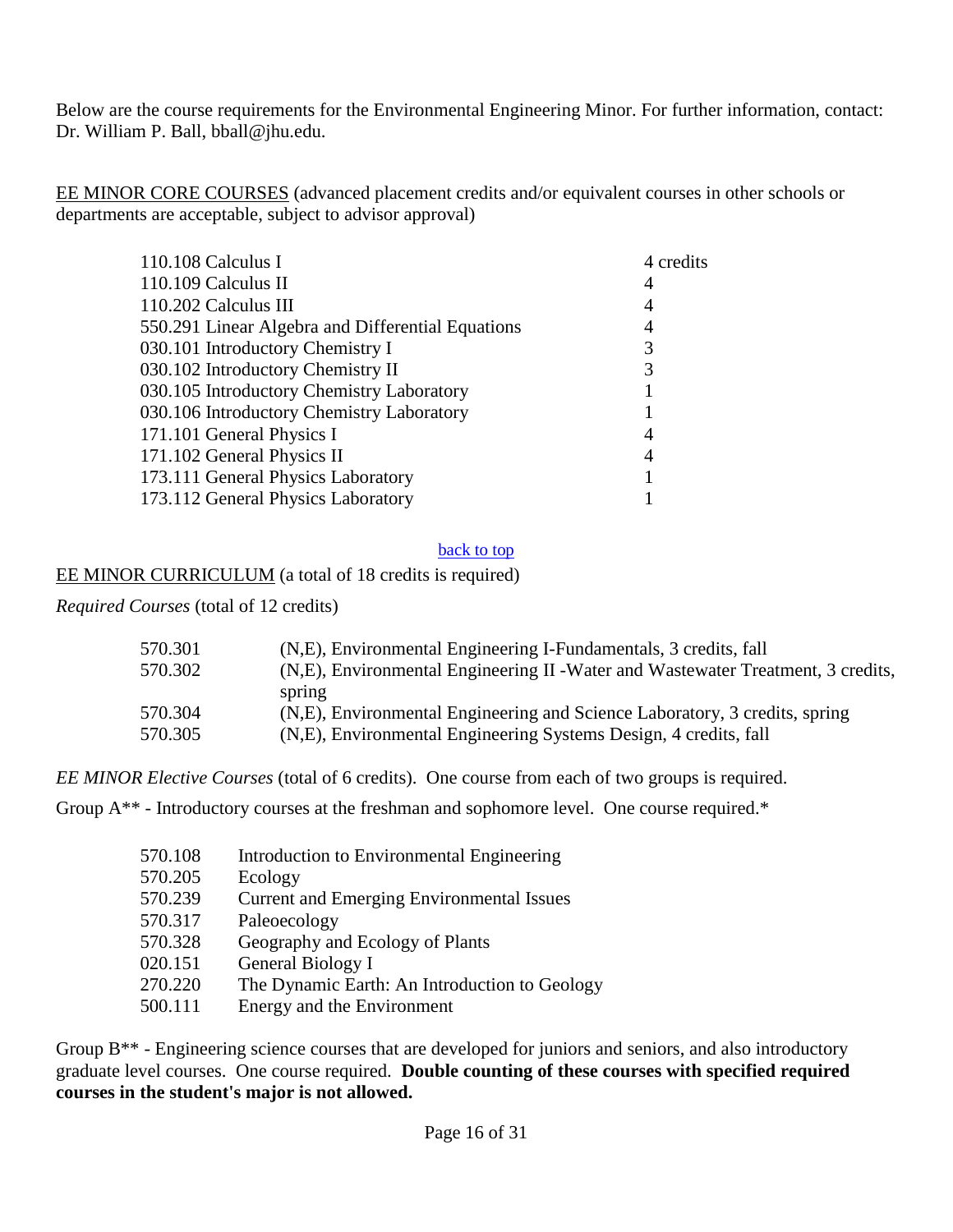| 270.320 | The Environment and your Health                                |
|---------|----------------------------------------------------------------|
| 570.353 | Hydrology                                                      |
| 570.411 | <b>Engineering Microbiology</b>                                |
| 570.420 | Mechanics for Earth and Environmental Science                  |
| 570.431 | Open Channel Hydraulics                                        |
| 570.432 | <b>Sediment Transport and River Mechanics</b>                  |
| 570.442 | <b>Environmental Organic Chemistry</b>                         |
| 570.443 | <b>Aquatic Chemistry</b>                                       |
| 570.445 | Physical/Chemical Processes in Environmental Engineering I     |
| 570.446 | <b>Biological Processes for Water and Wastewater Treatment</b> |
| 570.491 | Hazardous Waste Management                                     |
| 030.201 | Intermediate Organic Chemistry                                 |
| 030.204 | <b>Intermediate Chemistry</b>                                  |
| 030.301 | Physical Chemistry I                                           |
| 270.369 | Introduction to Geochemistry                                   |
| 270.401 | <b>Geochemical Kinetics</b>                                    |
| 270.410 | Global Climate Change: Introduction                            |
| 540.301 | <b>Chemical Kinetics and Reactor Design</b>                    |
| 540.303 | <b>Transport Phenomena I</b>                                   |
| 550.310 | Introduction to Probability and Statistics                     |
| 560.435 | Probability and Statistics in Civil Engineering                |
|         |                                                                |

\*Substitution for one required course may be possible under special circumstances, with explicit approval of the environmental engineering minor advisor.

<span id="page-16-0"></span>\*\*Additional course electives are possible but require approval of the environmental engineering minor advisor.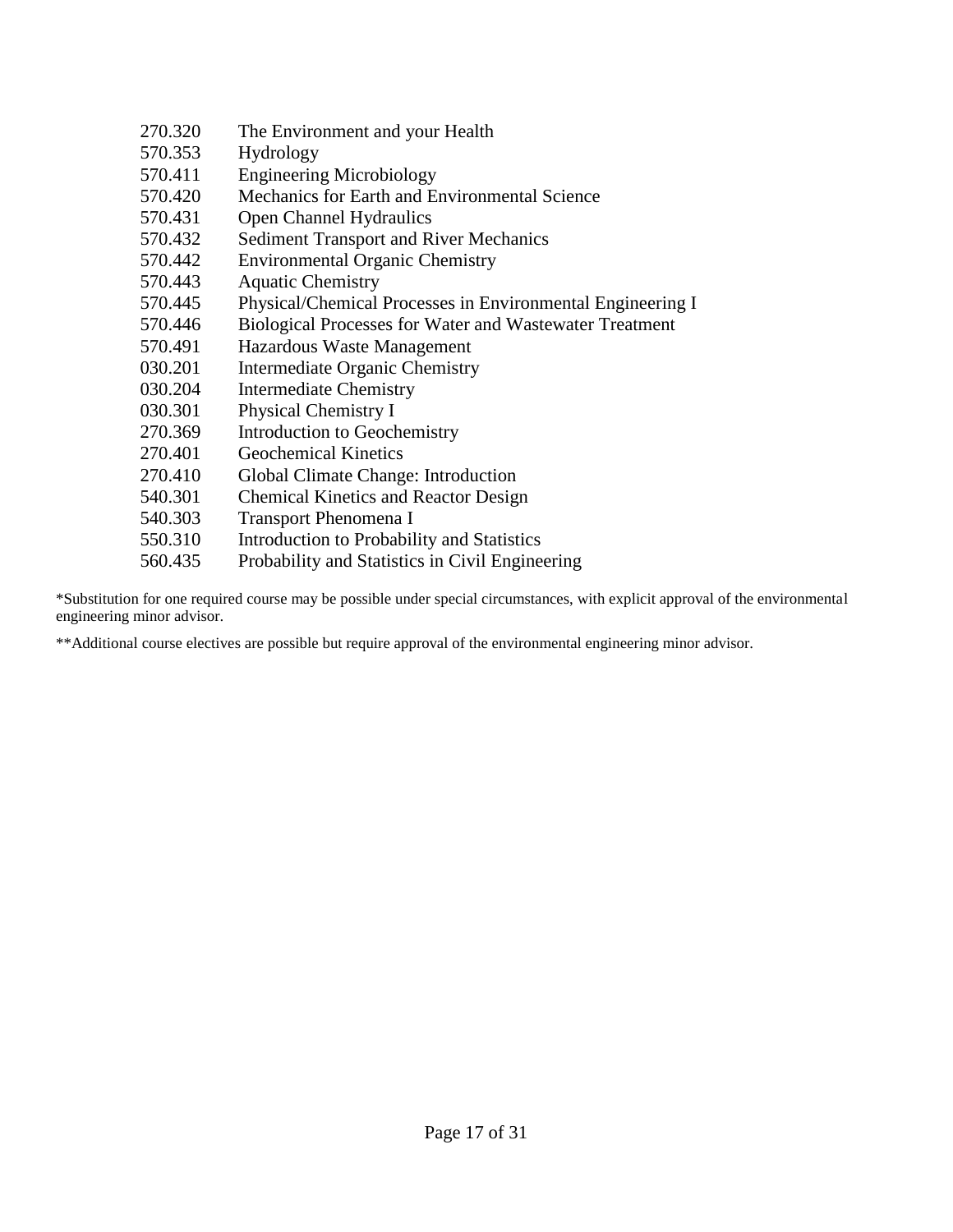## *The Minor in Engineering for Sustainable Development*

Engineers will be increasingly called upon to help devise solutions to the tremendous problems of poverty, inequality, and social and environmental dislocation that afflict major parts of the globe in the 21<sup>st</sup> century. Working as an engineer in this context involves negotiating highly complex social, economic and political realities and dealing with a wide range of institutions and actors, including national and local governments, multilateral lenders such as the World Bank, diverse non-governmental organizations (NGOs) and local communities. It also increasingly involves working in interdisciplinary teams with social scientists, public health and medical workers, humanitarian aid workers, bankers, politicians and the like. "Sustainable" development implies a development path that is socially equitable, culturally sensitive, and environmentally appropriate over a multi-generational time frame.

The Minor in Engineering for Sustainable Development exposes engineering students to some of the key issues related to development, methods of information-gathering in diverse and difficult settings, and working effectively with non-engineers on complex problems. We begin with a one-semester core course that surveys the various issues involved, followed by an individually-designed but coherent program organized around a particular theme, disciplinary approach or region of the world. We conclude with a one-semester seminar in which students come together and share their experiences and insights from their various program trajectories.

## **The Minor in Engineering for Sustainable Development Program: Structure and Content**

Students pursuing the minor are required to take seven courses.

- core course is 570.110 Introduction to Engineering for Sustainable Development.
- five additional courses will be selected in a program devised in consultation with the Minor advisor.

Of the five additional courses:

- Three must be grouped around a specific theme, region or within a specific discipline. Themes might include, for example, public health, environment, or economic development. Regions include Africa, Latin America or Asia. Disciplinary concentrations might be in Anthropology, Economics, Geography, History, Political Science, Public Health or Sociology.
- Three of the courses must be at the 300-level or above.
- One of the courses must cover methods for gathering and evaluating information in a development context. Examples include:

070.319 The Logic of Anthropological Inquiry

070.219 Anthropology and Public Action

- 070.347 Discourse Analysis: Stories and their Structures
- 280.345 Biostatistics in Public Health
- 280.350 Introduction to Epidemiology
- 230.202 Research Methods for the Social Sciences

All courses must be completed with a grade of C- or better to qualify for the minor. At least two semesters of foreign language study are strongly recommended but not required. Students who participate in a Study Abroad program for a semester can, with the minor advisor's consent, use this experience to count in place of one of the required courses.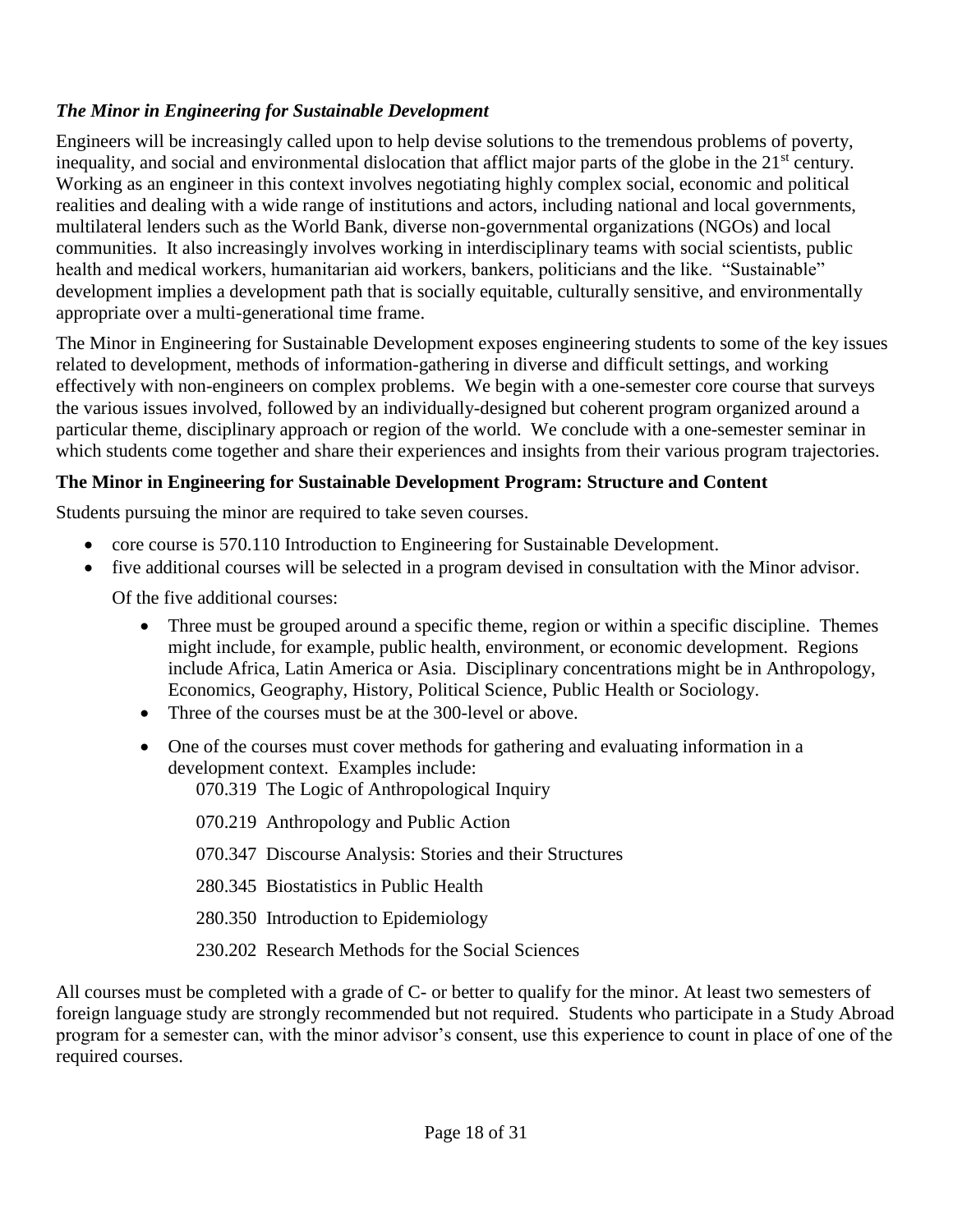The value of this program will be enhanced by some form of hands-on experiential project, whether at a field site in a developing country, in support of field-workers in other divisions of the university or in distressed communities in Baltimore. This experience is not required for the minor. It might take one of the following forms:

- Field work in collaboration with Engineers Without Borders.
- Providing technical support to "clients" at Hopkins (for example, at the School of Public Health) who are engaged in field projects in developing countries. This might involve, for example, developing dedicated software for data management, devising robust and easy-to-use test kits for environmental toxins or medical conditions, or facilitating interactive analysis and project planning between researchers in Baltimore and the field personnel.
- Participating in programs being developed by the JHU Center for Social Concern, with its growing service learning component. This would allow students to work on projects in Baltimore which offers an ample field for identifying and responding to social and environmental problems.

## **The Minor in Engineering for Sustainable Development Program Eligibility**

The minor is open to undergraduates in any of the engineering disciplines in the Whiting School of Engineering. Students in Arts & Sciences may also pursue the minor with the permission of the program director.

For further information, contact: Dr. Erica Schoenberger, *ericas@jhu.edu*, 410-516-6158.

### *Minor in Environmental Sciences*

The environmental sciences minor has been developed to encourage and facilitate studies in environmental sciences by students completing degrees in the other science and engineering disciplines. The environmental sciences (ES) minor requires:

- completion of a set of courses in the core sciences,
- two introductory courses dealing with the environment, and
- three or more upper-level environmental sciences courses, as described below.

## **Core Sciences (ES Minor)**

Because of the interdisciplinary nature of environmental science, it is important that professionals from various areas of expertise acquire a common language and set of core concepts to make discussion and cooperation possible. The following courses represent the minimum set of requirements:

#### **• Mathematics (12 credits)**

110.108 Calculus I 110.109 Calculus II

At least one of these four courses: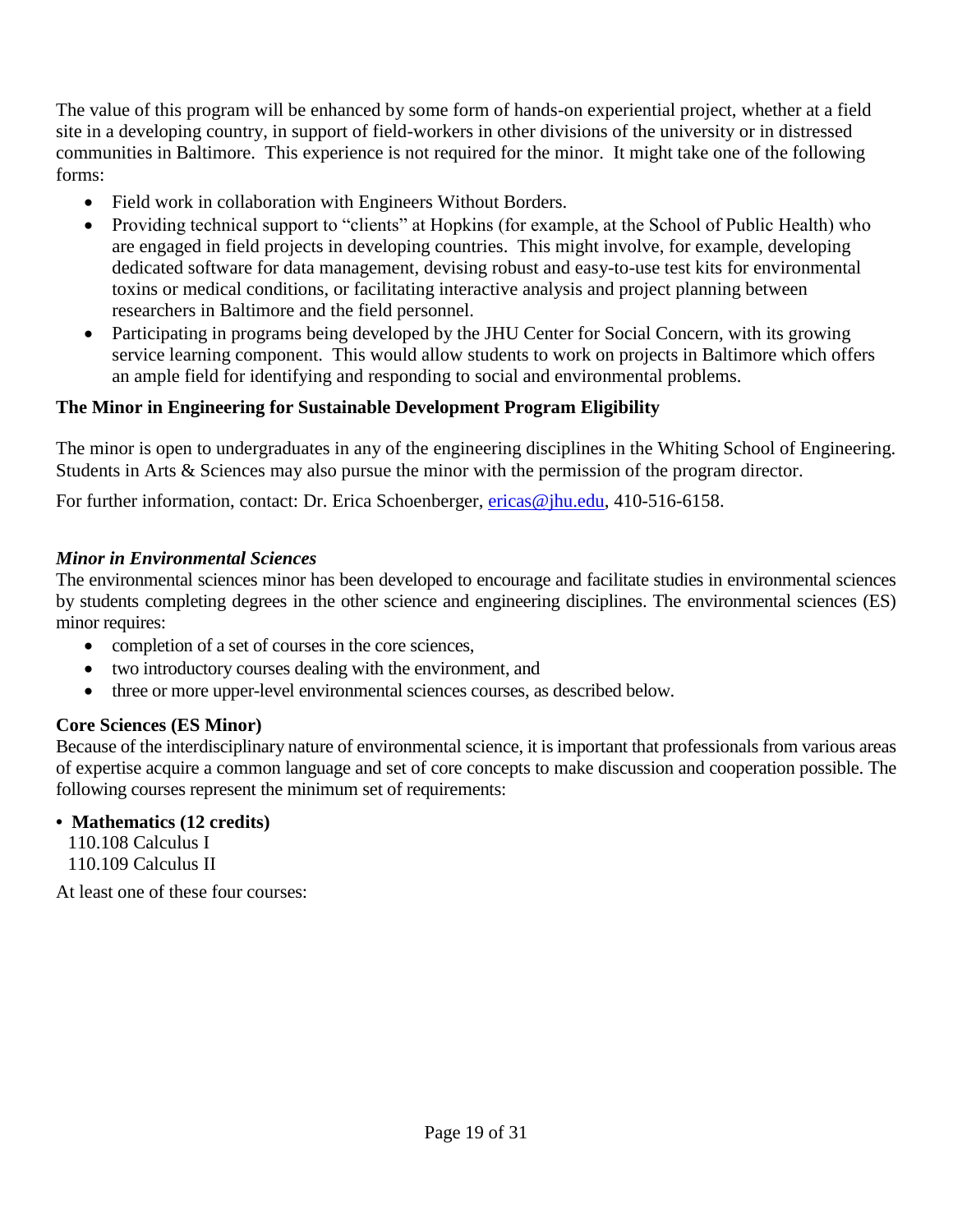110.201 Linear Algebra 110.202 Calculus III 110.302 Differential Equations with Applications 550.291 Linear Algebra and Differential Equations

**• Biology (3 credits)**  One course, such as 020.151 General Biology

#### **• Physics (10 credits)**

171.101 Physics I 171.102 Physics II 173.111 General Physics Lab I 173.112 General Physics Lab II

#### **• Chemistry (13 credits)**

030.101 Intro Chemistry 030.104 Intro Organic Chemistry 030.105 Intro Chemistry Lab 030.106 Intro Chemistry Lab

#### **Environmental Sciences:**

Students must take two introductory courses dealing with the environment and three or more of the upper-level environmental science courses on the following lists:

• Introductory Courses (6 credits)

## **570.110 Introduction to Engineering for Sustainable Development**

**570.205 Ecology**

#### **570.239 Current and Emerging Environmental Issues**

270.110 Freshman Seminar: Sustainable and Non-Sustainable Resources

270.220 The Dynamic Earth: An Introduction to Geology

270.221 The Dynamic Earth Lab

## **• Upper-Level Courses (9 credits)**

570.239 Current and Emerging

- Environmental Issues
- 570.301 Environmental Eng I: Water and Wastewater Treatment
- 570.302 Environmental Eng II: Water and Wastewater Treatment

570.317 Paleoecology

570.328 Geography and Ecology of Plants

570.353 Hydrology

570.411 Environmental Microbiology

570.420 Mechanics for Earth and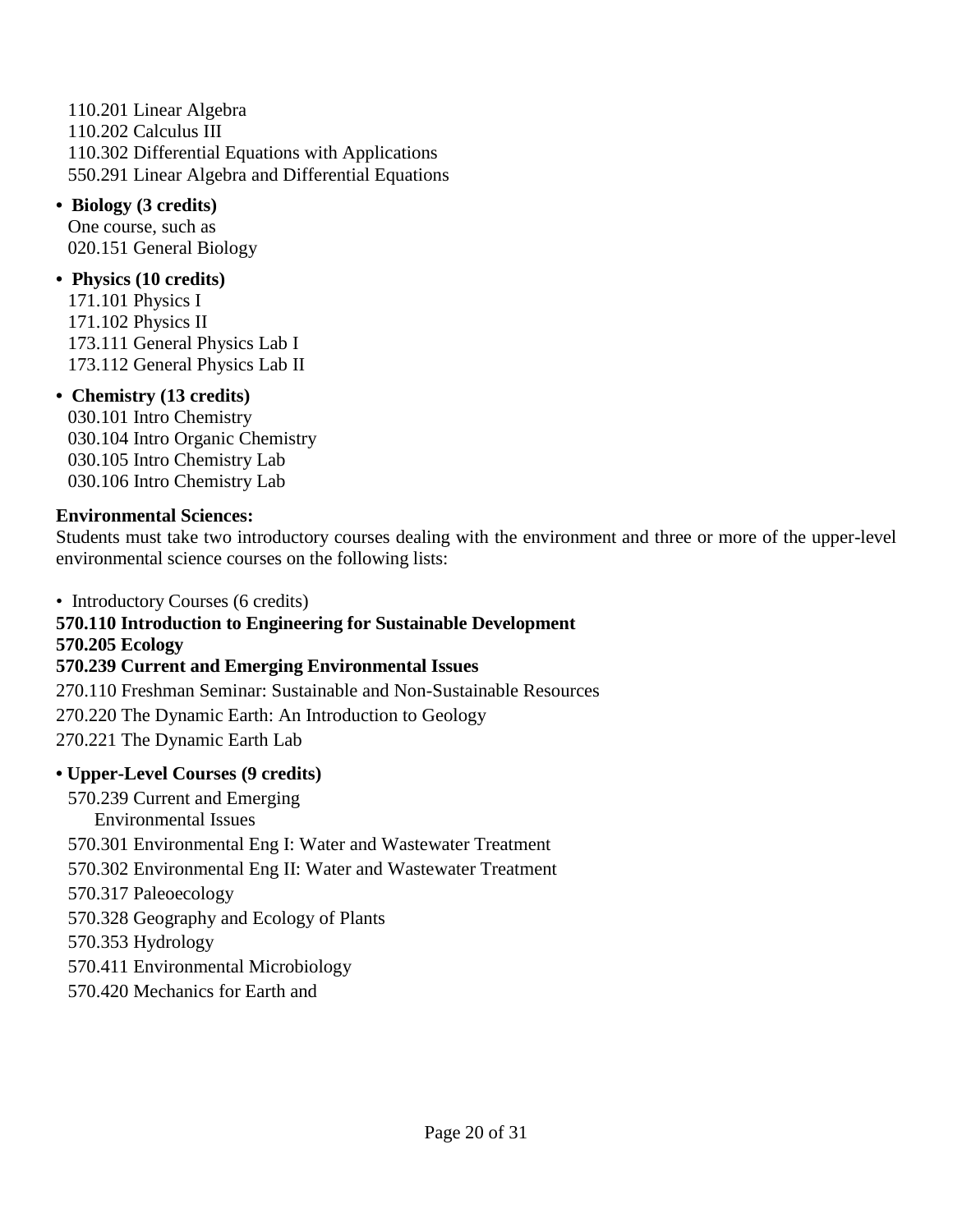Environmental Science 570.423 Principles of Geomorphology 570.424 Air Pollution 570.431 Open-Channel Hydraulics 570.432 Sediment Transport and River Mechanics 570.441 Environmental Inorganic Chemistry 570.442 Environmental Organic Chemistry 570.443 Aquatic Chemistry 570.445 Physical and Chemical Processes in Environmental Eng I 570.446 Biological Processes for Water and Wastewater Treatment 570.460 Environmental Colloidal Phenomena 570.465 Water Resource Development**:**  History and Principles 570.491 Hazardous Waste Engineering and Management 270.302 Aqueous Geochemistry 270.321 Intro Oceanography 270.350 Sedimentary Geology 270.311 Geobiology 270.313 Isotope Geochemistry 270.314 Field Course in Soil Formation 270.369 Geochemistry of the Earth and Environment 270.375 Groundwater 270.394 Global Geochemical Cycles and Climate Change

## **Pairing a Major with the Environmental Sciences Minor**

Many of the most creative and productive advances in environmental sciences in recent years have come from scientists trained in traditional disciplines (biology, chemistry, geology, physics, and engineering) who have devoted themselves to the study of environmental problems. Completion of the degree requirements of a traditional discipline provides depth and rigor that, when supplemented with additional academic training in environmental science, can be applied to professional work in a variety of environmental subjects, as the following examples show:

**Biological Processes:** Response of ecosystems to change, microbial degradation of pollutants, biogeochemical cycling of greenhouse gases. Illustrative majors: Biology, Biomedical Engineering, Biophysics, Biochemical Engineering.

**Physical Processes:** Erosion of hillslopes, rivers, and coastlines; sediment production, transport, and fate; groundwater, movement of contaminant plumes; oceanography; atmospheric physics; aerosol formation; global warming. Illustrative majors: Civil Engineering, Chemical and Biomolecular Engineering, Mechanical Engineering, Physics, Earth and Planetary Sciences.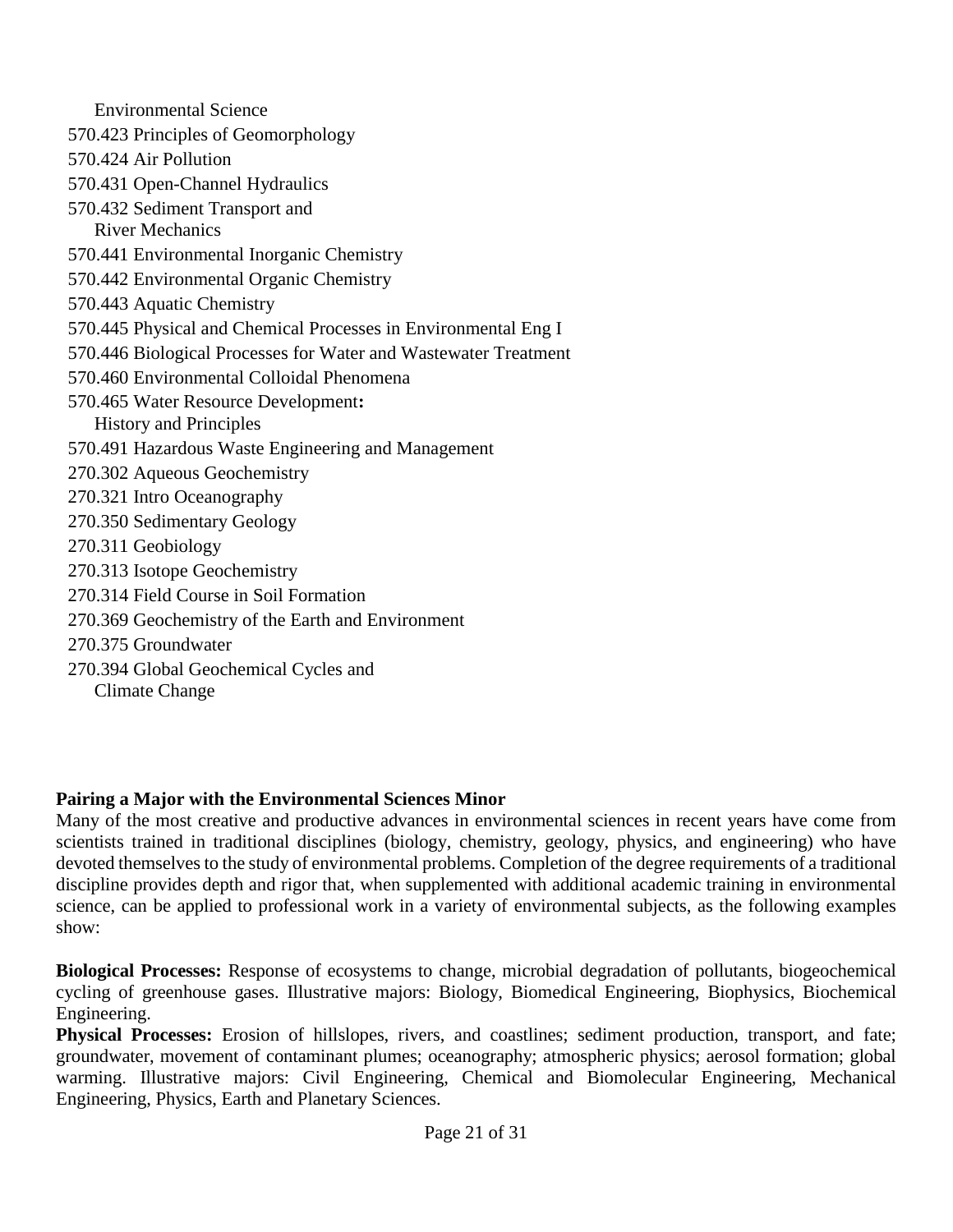**Environmental Chemistry:** Environmental fate of pollutants, water and waste water treatment, geochemistry, atmospheric chemistry, ozone depletion, acid rain. Illustrative majors: Chemistry, Chemical and Biomolecular Engineering, Earth and Planetary Sciences, Materials Science and Engineering.

**Environmental Systems:** Environmental modeling, risk assessment, environmental systems design, pollution control strategies. Illustrative majors: Civil Engineering, Applied Mathematics and Statistics.

### **Faculty Advising:**

A faculty advisor is assigned to each student in the environmental sciences minor program to assist in planning his/her academic program and to approve the choice of courses to satisfy the minor. Faculty advisors are available in the following areas:

**Biological Processes:** Edward J. Bouwer **Physical Processes:** TBA **Environmental Chemistry:** Alan T. Stone **Environmental Systems:** Ben Hobbs **Human Geography:** Erica J. Schoenberger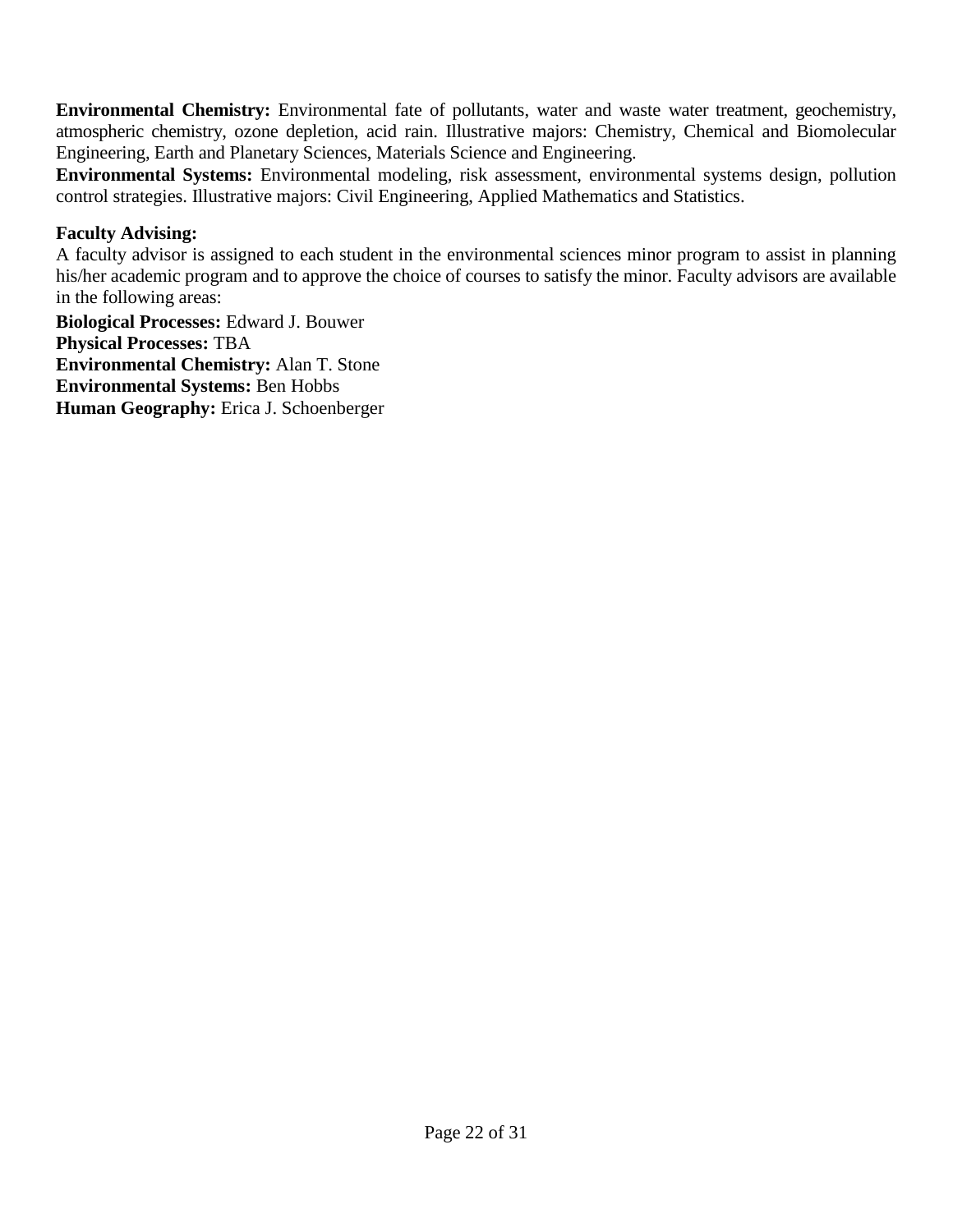## **Undergraduate Minor in Geography and Environmental Engineering**

|                         | Graduation Date:                                                                              |
|-------------------------|-----------------------------------------------------------------------------------------------|
|                         |                                                                                               |
|                         | Minor: Select one:                                                                            |
|                         | environmental engineering<br>engineering for sustainable development<br>environmental science |
| <b>Faculty Advisor:</b> |                                                                                               |

| Course # | Course Title | Grade | Sem/Yr | Cr/Hr |
|----------|--------------|-------|--------|-------|
| 1.       |              |       |        |       |
| 2.       |              |       |        |       |
| 3.       |              |       |        |       |
| 4.       |              |       |        |       |
| 5.       |              |       |        |       |
| 6.       |              |       |        |       |
| 7.       |              |       |        |       |
| 8.       |              |       |        |       |
| 9.       |              |       |        |       |
| 10.      |              |       |        |       |
|          |              |       |        |       |

#### **Students are only allowed to apply up to two classes with a "C" towards their degree**

\_\_\_\_\_\_\_\_\_\_\_\_\_\_\_\_\_\_\_\_\_\_\_\_\_\_\_\_\_\_\_ has fulfilled the requirements for a Geography undergraduate degree in the Johns Hopkins University Department of Geography and Environmental Engineering.

Advisor's Name: \_\_\_\_\_\_\_\_\_\_\_\_\_\_\_\_\_\_\_\_\_\_\_\_\_\_\_\_\_\_\_\_\_\_\_\_\_\_\_\_\_\_\_\_\_\_

Advisor's Signature:

Department Chair's Name: \_\_\_\_\_\_\_\_\_\_\_\_\_\_\_\_\_\_\_\_\_\_\_\_\_\_\_\_\_\_\_\_\_\_\_\_\_\_\_\_\_\_\_\_\_\_\_\_\_

Department Chair's Signature:\_\_\_\_\_\_\_\_\_\_\_\_\_\_\_\_\_\_\_\_\_\_\_\_\_\_\_\_\_\_\_\_\_\_\_\_\_\_\_\_\_\_\_\_\_\_\_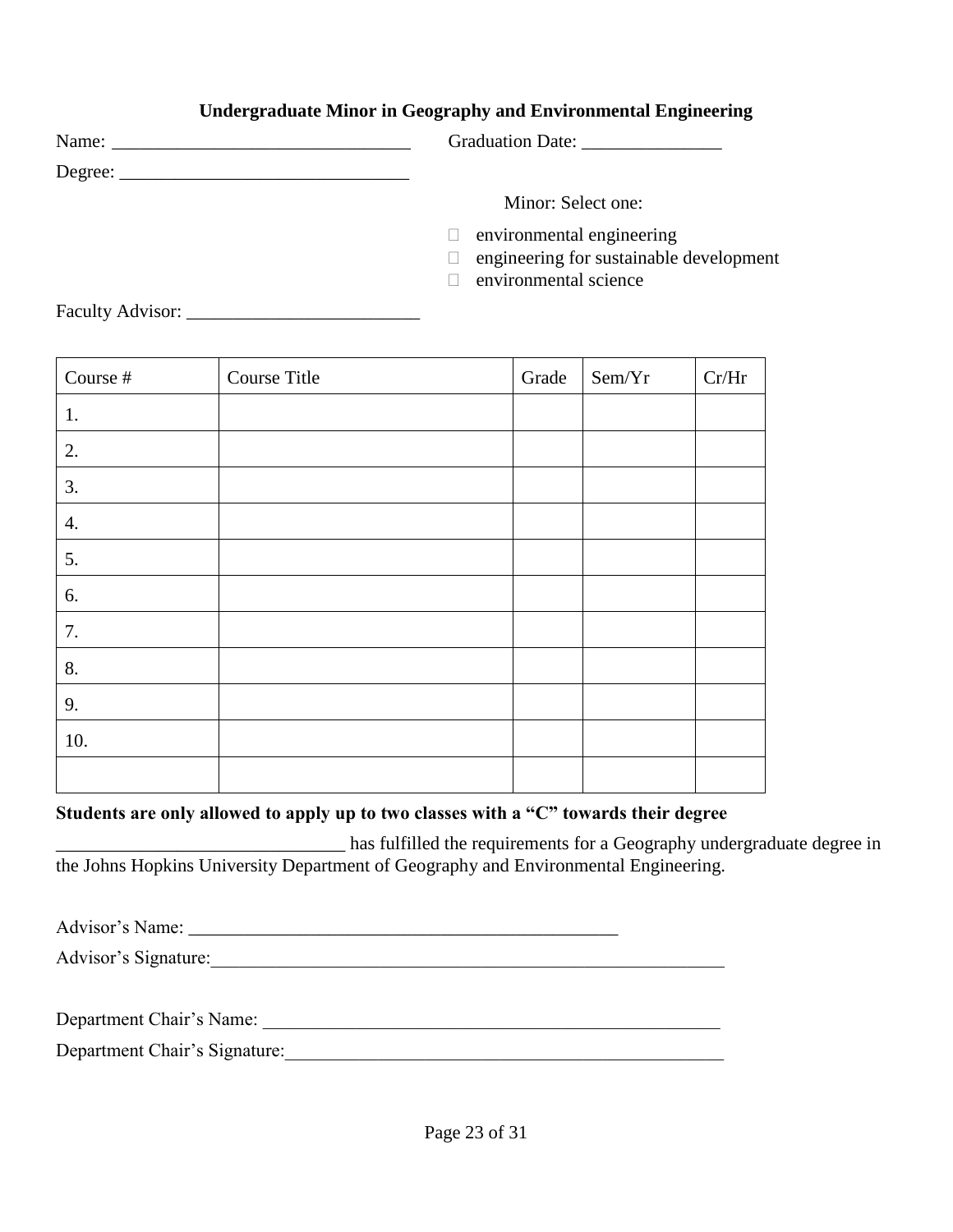## <span id="page-23-0"></span>**THE CONCURRENT 5-YEAR BACHELOR'S/MASTER'S PROGRAM**

The Department of Geography and Environmental Engineering offers a concurrent five-year B.S/M.S. and B.S./M.S.E. program. The department strongly prefers applications to be submitted by the end of the fall semester of the junior year.

To apply for admission, the student must submit an online application at [http://gradadmin.as.jhu.edu/graduateapplication/default.cfm.](http://gradadmin.as.jhu.edu/graduateapplication/default.cfm) In addition, the student will need to present a statement of purpose, three letters of recommendation, and college transcripts.

Upon acceptance into the program, students will be asked to develop an outline of their proposed academic program with their advisor. Please visit<http://eng.jhu.edu/wse/page/concurrent> contact your advisor if you have questions or would like to consider application to the program.

**A note about double counting for BSE-MSE students.** BSE-MSE students are not permitted to double count credits taken in their undergrad program towards their Masters program required credits. However, if 1) a course that is required for the Masters program is taken as an undergrad during their time at Hopkins and 2) they did not use the course to count towards their undergrad graduation requirements credits then they are permitted to use these credits towards their Master's program requirements. In order to complete a DoGEE Master's, 30 credits of graduate level, approve courses are required.

BSE-MSE students who take a required course in their undergrad program but do not use it to count towards their undergrad program required graduation credits may count that course towards their 30 credit Masters program credit requirement.

Students 1) must work with their advisors to confirm that the Hopkins courses are required for their Master's program and 2) they must submit a copy of their Junior checkout sheet demonstrating that they did not previously use the Master's level course to fulfill undergraduate graduation credit requirements.

<span id="page-23-1"></span>Graduate courses (570.6XX), which are not shown below, can be taken by seniors with permission of the instructor. Note: In order to take a graduate level course, all undergraduates and concurrent BA/MA and BS/MS students must obtain an instructor's signature and submit that signature to the Registrar's Office unless otherwise noted in ISIS.

- **500 level courses**: register in person. A signature from a full-time Homewood faculty sponsor is required.
- **600 level and above**: all undergraduate and concurrent BA/MA and BS/MS students must obtain an instructor's signature and submit that signature to the Registrar's Office unless otherwise noted in ISIS.
- **You can add Undergraduate Permission Required Courses:** if the course is permission required, you must obtain permission from the instructor prior to adding and then you may add online. If you add without receiving permission, you run the risk of being removed from the course. You DO NOT need to bring that signature to the Registrar's Office.
- **For more information and signature requirements go to [http://engineering.jhu.edu/undergraduate](http://engineering.jhu.edu/undergraduate-studies/academic-policies-procedures-undergraduate/)[studies/academic-policies-procedures-undergraduate/](http://engineering.jhu.edu/undergraduate-studies/academic-policies-procedures-undergraduate/)**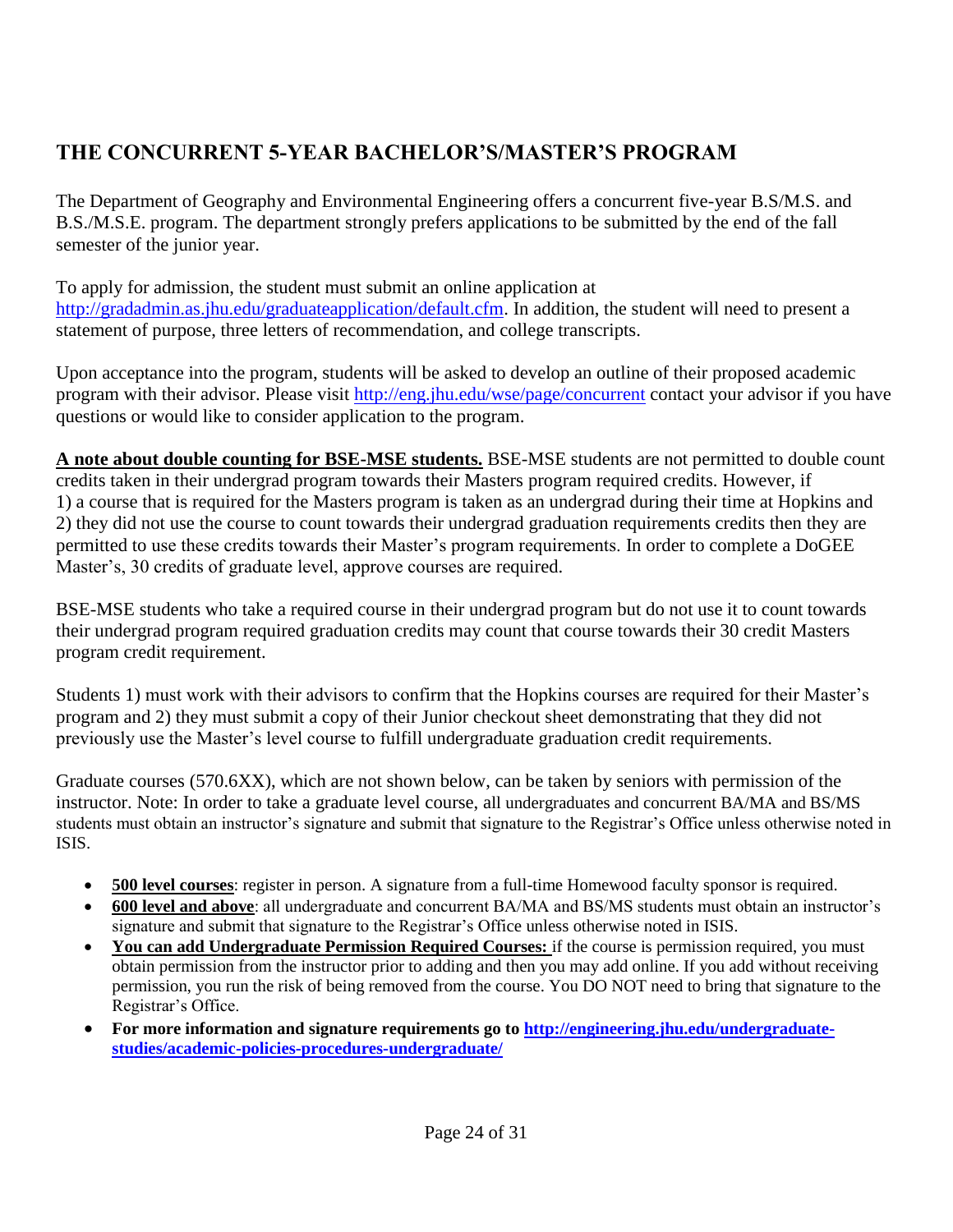#### **[FREQUENCY OF COURSE OFFERINGS](#page-23-1)**

<span id="page-24-0"></span>

| <b>COURSE</b>                                                          | <b>INTERVAL</b><br><b>OF OFFER</b> | <b>NEXT</b><br><b>OFFERED</b> |  |
|------------------------------------------------------------------------|------------------------------------|-------------------------------|--|
| 570.108 Introduction to Environmental Engineering                      | Fall/Summer                        | Fall                          |  |
| 570.109 Environment and Society: Towards Sustainability                | Fall                               | Fall                          |  |
| 570.205 Ecology                                                        | Fall                               | Fall                          |  |
| 570.210 Introduction to Computation/Mathematical Modeling              | Spring                             | Spring                        |  |
| 570.239 Current and Emerging Environmental Issues                      | Spring                             | Spring                        |  |
| 570.301 Environmental Engineering I: Fundamentals                      | Fall                               | Fall                          |  |
| 570.302 Environmental Engineering II: Water/Wastewater                 | Spring                             | Spring                        |  |
| 570.304 Environmental Engineering and Science Lab                      | Spring                             | Spring                        |  |
| 570.305 Environmental Engineering Systems Design                       | Fall                               | Fall                          |  |
| 570.328 Geography and Ecology of Plants                                | Spring                             | Spring                        |  |
| 570.334 Engineering Microeconomics                                     | Fall                               | Fall                          |  |
| 570.353 Hydrology                                                      | Fall                               | Fall                          |  |
| 570.395 Principles of Estuarine Environment                            | Fall/Alt Yrs                       | <b>TBD</b>                    |  |
| 570.406 Environmental History                                          | Fall                               | Fall                          |  |
| 570.419 Environmental Engineering Design I                             | Fall                               | Fall                          |  |
| 570.421 Environmental Engineering Design II                            | Spring                             | Spring                        |  |
| 570.424 Air Pollution                                                  | Spring/Alt Yrs                     | Fall                          |  |
| 570.427 Natural Resources, Society, and Environment                    | Fall                               | <b>TBA</b>                    |  |
| 570.441 Environmental Inorganic Chemistry                              | Spring/Alt Yrs                     | Spring                        |  |
| 570.442 Environmental Organic Chemistry                                | Fall                               | Fall                          |  |
| 570.443 Aquatic Chemistry                                              | Fall                               | Fall                          |  |
| 570.445 Physical/Chemical Processes for Water and Wastewater Treatment | Fall                               | Fall                          |  |
| 570.446 Biological Processes for Wastewater Treatment                  | Spring                             | Spring                        |  |
| 570.448 Physical/Chemical Processes in Environmental Engineering II    | Spring                             | Spring                        |  |
| 570.452 Exper. Methods in Environmental Engineering and Chemistry      | Spring                             | Spring                        |  |
| 570.490 Solid Waste Engineering Management                             | Fall                               | Fall                          |  |
| 570.491 Hazardous Waste Management                                     | Spring                             | Spring                        |  |
| 570.492 Department Seminar                                             | Fall/Spring                        | Fall                          |  |
| 570.493 Economic Foundations for Public Decision Making                | Fall                               | Fall                          |  |
| 570.495 Mathematical Foundations for Public Decision Making            | Fall                               | Fall                          |  |
| 570.496 Optimization Models in Environmental Systems                   | Spring/Alt Yrs                     | Spring                        |  |
| 570.497 Risk and Decision Analysis                                     | Fall                               | Fall                          |  |
| 570.501 Undergraduate Research                                         | Fall/Spring                        | <b>Every Semester</b>         |  |
| 570.505 Independent Study                                              | Fall/Spring                        | <b>Every Semester</b>         |  |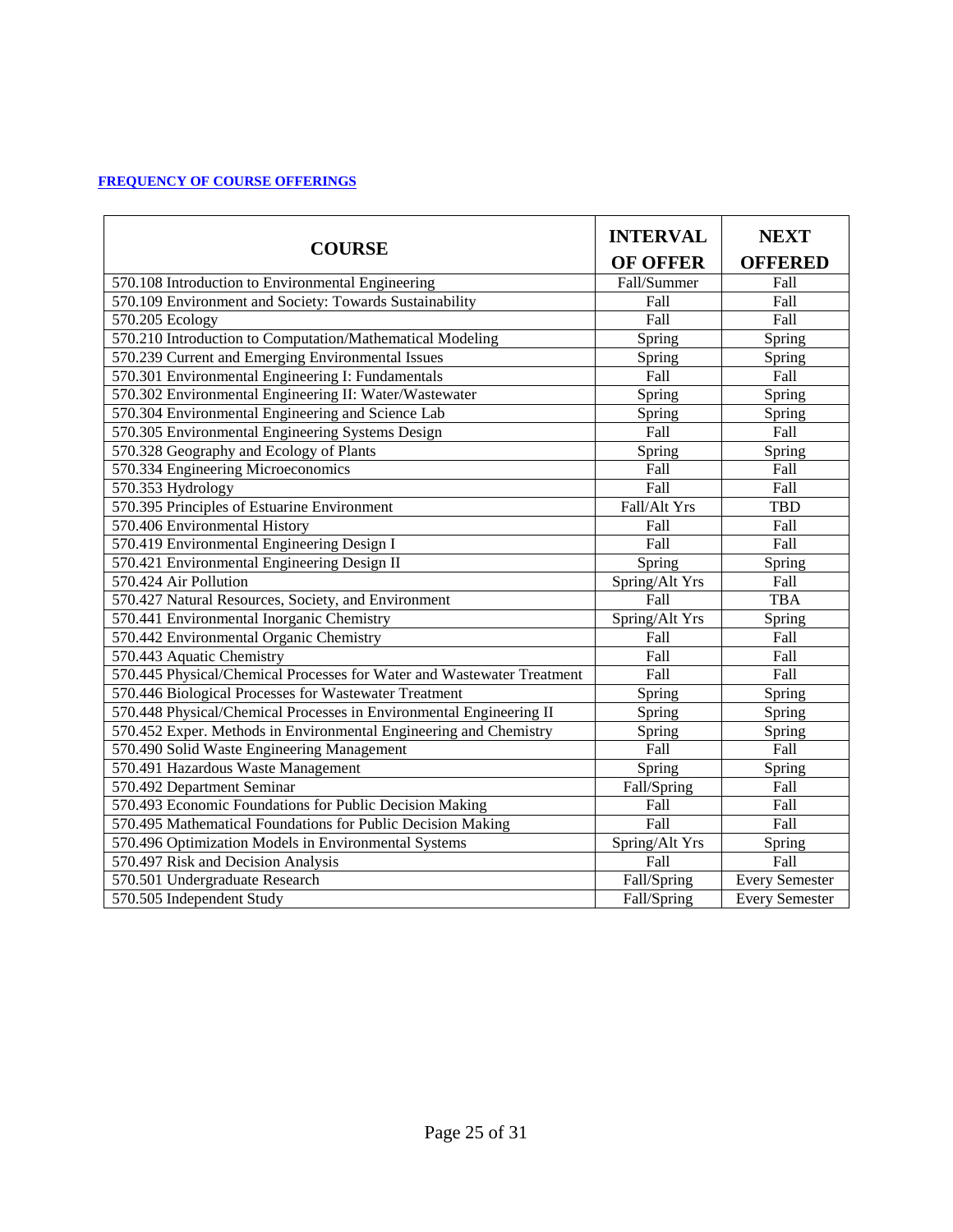#### E**NVIRONMENTAL ENGINEERING CHECKOUT SHEET updated 8/3/2014**

Note: Environmental Engineering Majors must complete and obtain their advisor's signature on a checkout sheet at the beginning of each semester. Submit signed check out sheets to DoGEE in person (Ames Hall 313 to the Sr. Academic Program Coordinator) or via email (dogee@jhu.edu) prior to registering each semester. **Student:\_\_\_\_\_\_\_\_\_\_\_\_\_\_\_\_\_\_\_\_\_\_\_\_\_\_\_\_\_\_\_\_ Class of:\_\_\_\_\_\_\_\_\_\_\_\_\_\_\_\_\_\_\_\_\_ Current Year/Semester:\_\_\_\_\_\_\_\_\_\_\_\_\_\_\_\_\_\_\_\_\_\_\_\_\_**

**Focus Area:\_\_\_\_\_\_\_\_\_\_\_\_\_\_\_\_\_\_\_\_\_\_\_\_\_\_Advisor's Name/Signature:\_\_\_\_\_\_\_\_\_\_\_\_\_\_\_\_\_\_\_\_\_\_\_\_\_\_\_\_\_\_\_\_\_\_\_\_\_\_\_\_\_Date: \_\_\_\_\_\_\_\_\_\_\_\_\_**

|                      |                                       | Cred             | Grde | Sem |          |                                         | Cred           | Grde | Sem |
|----------------------|---------------------------------------|------------------|------|-----|----------|-----------------------------------------|----------------|------|-----|
|                      | <b>Basic Science</b>                  |                  |      |     |          | <b>Required Env. Eng.</b>               |                |      |     |
| 171.101              | <b>General Physics I</b>              | $\overline{4}$   |      |     | 570.239  | Current/Emerg Env<br>Issues             | 3              |      |     |
| 173.111              | General Physics Lab. I                | 1                |      |     | 570.301  | Env Eng I:<br>Fundamentals              | 3              |      |     |
| 171.102              | <b>General Physics II</b>             | 4                |      |     | 570.302  | Env Eng II:<br>Water/Wastew.            | 3              |      |     |
| 173.112              | General Physics Lab. II               | $\mathbf{1}$     |      |     | 570.304  | Env Eng and Science<br>Lab              | 3              |      |     |
| 030.101              | Intro Chemistry I                     | 3                |      |     | 570.353  | Hydrology                               | 3              |      |     |
| 030.105              | Intro Chemistry Lab I                 | 1                |      |     |          |                                         |                |      |     |
| 030.102              | Intro Chemistry II                    | 3                |      |     |          |                                         | 15             |      |     |
| 030.106              | Intro Chemistry Lab II                | $\mathbf{1}$     |      |     |          | <b>Env. Eng. Electives</b>              |                |      |     |
| 570.205              | Ecology                               | 3                |      |     | $(F1)^*$ |                                         | 3              |      |     |
| $\ddot{\phantom{0}}$ | Biology                               | $\overline{3}$   |      |     | $(F1)^*$ |                                         | $\overline{3}$ |      |     |
|                      |                                       |                  |      |     | $(F2)*$  |                                         | 3              |      |     |
|                      | $(24 \text{ or } 25 \text{ credits})$ | 24               |      |     | $(F3)*$  |                                         | 3              |      |     |
|                      | <b>Mathematics</b>                    |                  |      |     |          |                                         |                |      |     |
| 110.108              | Calculus I                            | $\overline{4}$   |      |     |          |                                         | 12             |      |     |
| 110.109              | Calculus II                           | 4                |      |     |          | <b>Technical Electives</b>              |                |      |     |
| 110.202              | Calculus III                          | $\overline{4}$   |      |     |          |                                         | 3              |      |     |
| 550.291              | LA/DE                                 | $\overline{4}$   |      |     |          |                                         | 3              |      |     |
| $\overline{.3}$      | <b>Statistics</b>                     | 3                |      |     |          |                                         | 3              |      |     |
|                      |                                       |                  |      |     |          |                                         | 3              |      |     |
|                      |                                       | 19               |      |     |          |                                         |                |      |     |
|                      | H & S Electives                       |                  |      |     |          |                                         | 12             |      |     |
| 570.334              | Engineering Microecon.                | $\mathfrak{Z}$   |      |     |          | <b>General Engineering</b>              |                |      |     |
|                      | Writing                               | 3                |      |     | 570.108  | Introduction to Environ.<br>Engr.       | 3              |      |     |
|                      |                                       | 3                |      |     |          | Computing                               | 3              |      |     |
|                      |                                       | 3                |      |     |          | Thermodynamics                          | 3              |      |     |
| .3                   |                                       | 3                |      |     | 570.351  | Intro. To Fluid<br>Mechanics            | 3              |      |     |
| 3                    |                                       | 3                |      |     |          | <b>Statics and Mechanics</b><br>of Mat. | 4              |      |     |
|                      |                                       | 18               |      |     |          |                                         | 16             |      |     |
|                      | Design Exp/Eng Lab                    |                  |      |     |          |                                         |                |      |     |
| 570.305              | Env Eng Systems Design                | $\overline{4}$   |      |     |          |                                         |                |      |     |
| 570.419              | Design/Synth in Env Eng I             | $\overline{2}$   |      |     |          |                                         |                |      |     |
| 570.421              | Design/Synth in Env Eng<br>П          | $\mathfrak{Z}$   |      |     |          |                                         |                |      |     |
|                      |                                       |                  |      |     |          |                                         |                |      |     |
|                      |                                       | $\boldsymbol{9}$ |      |     |          |                                         |                |      |     |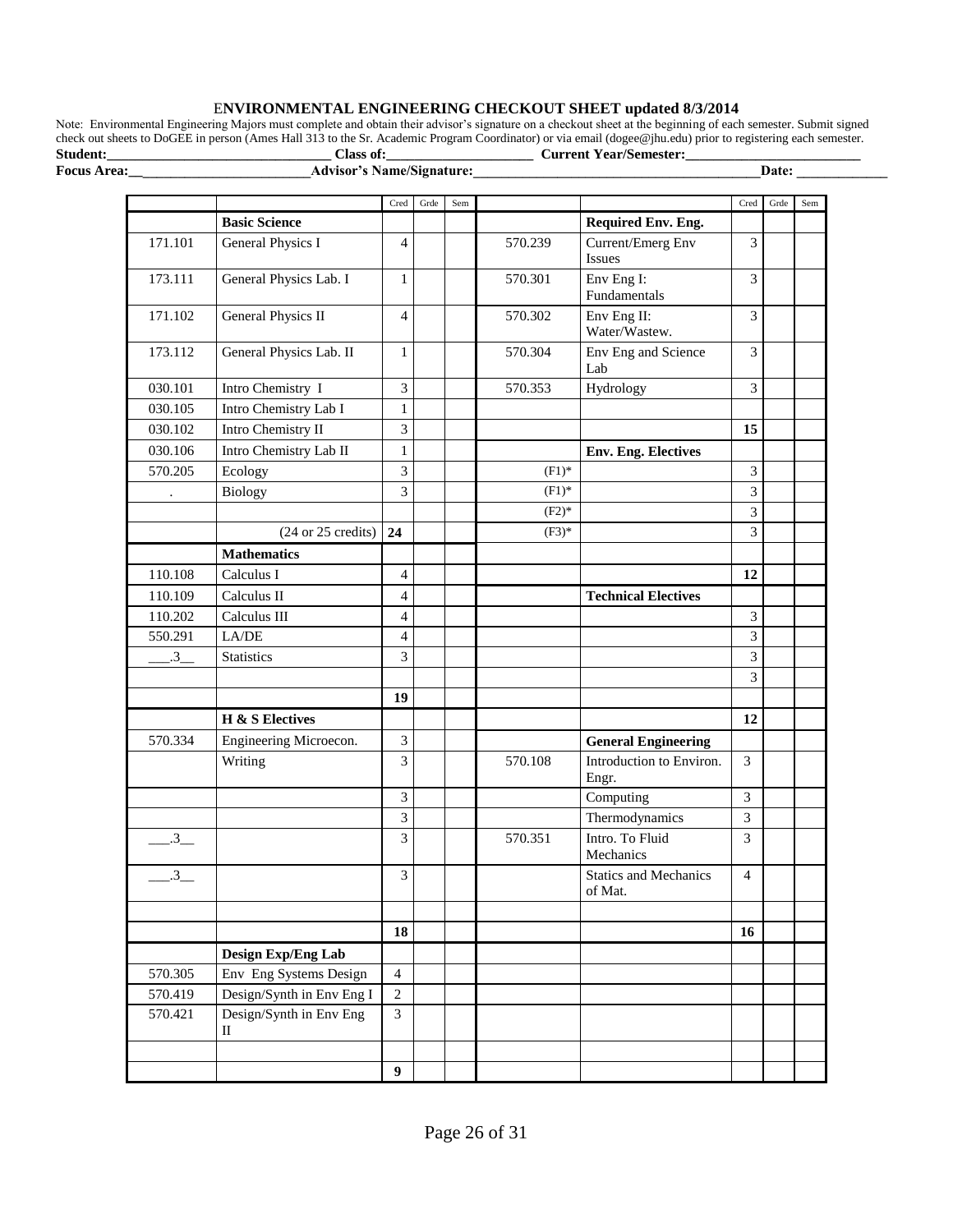<span id="page-26-0"></span>

| Sr. Academic Prog. Coordinator Signature: |       | Dept Chair's |
|-------------------------------------------|-------|--------------|
| Signature:                                | Date: |              |

**\*Students must select 2 courses from one focus area and one course from each of the two other Focus Areas (F2, F3). See Environmental Engineering Section in the Undergraduate Advising Manual**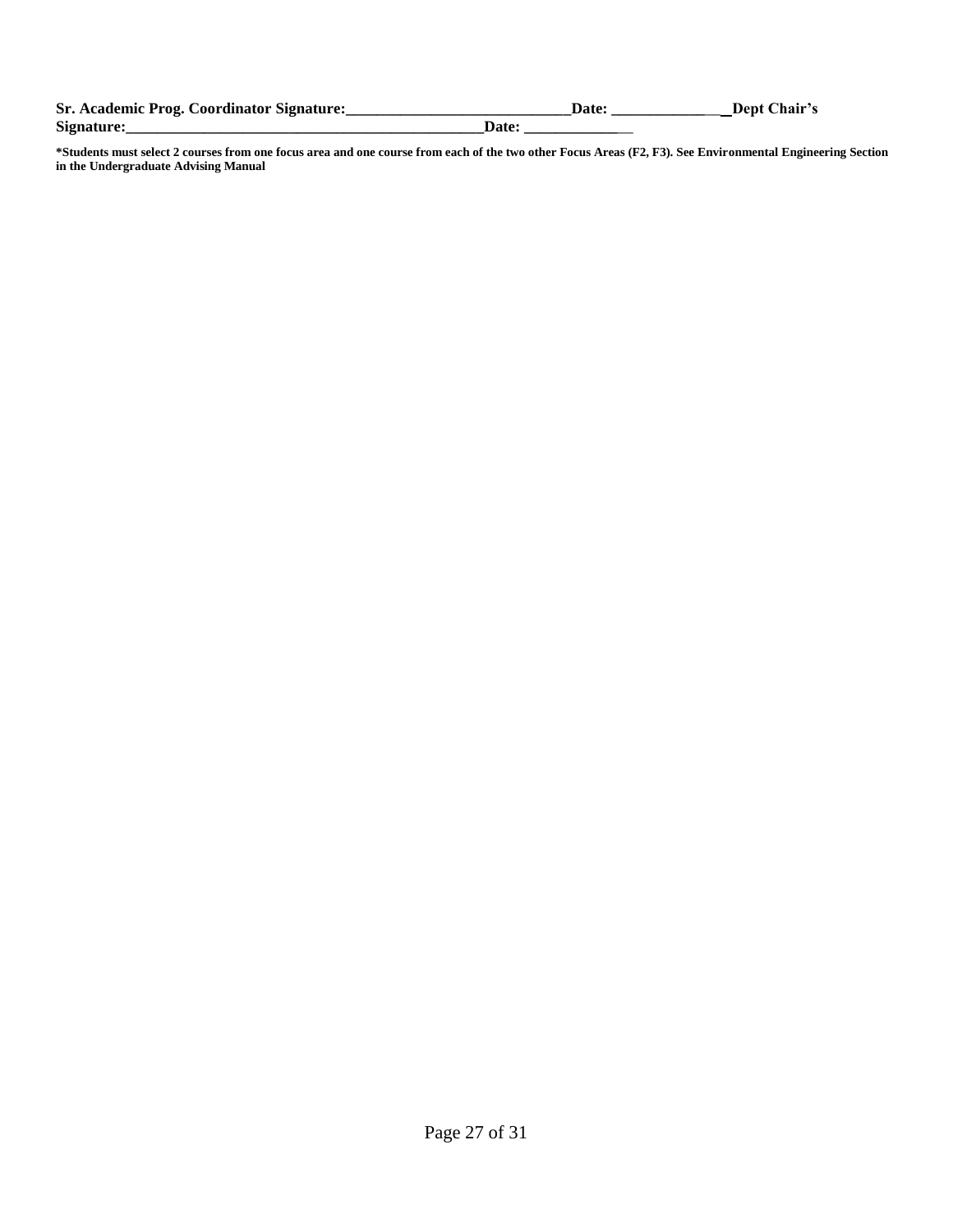#### **Whiting School of Engineering**

#### **Substitution/Exception/Waiver Form**

*Directions: Any courses relating to, exception made to, or waiver of published degree guidelines must be approved by use of this form.*

Please state the substitution, waiver, or exception requested in the box below:

| Student's Signature         | <b>Printed Name</b> | Date |
|-----------------------------|---------------------|------|
| Faculty Advisor's Signature | <b>Printed Name</b> | Date |

One additional signature is required.

- Substitutions, exceptions, or waivers pertaining to *courses in the major or technical electives*  must be approved by the *Department Chair* of the program in which the student is enrolled.
- Substitutions, exceptions, or waivers pertaining to *all other courses* must be approved by the *Engineering Advising Office* in Shaffer 103.

Department Chair or Printed Name Date Engineering Advising Office

\_\_\_\_\_\_\_\_\_\_\_\_\_\_\_\_\_\_\_\_ \_\_\_\_\_\_\_\_\_\_\_\_\_\_\_\_\_\_\_\_\_ \_\_\_\_\_\_\_\_\_\_\_\_\_\_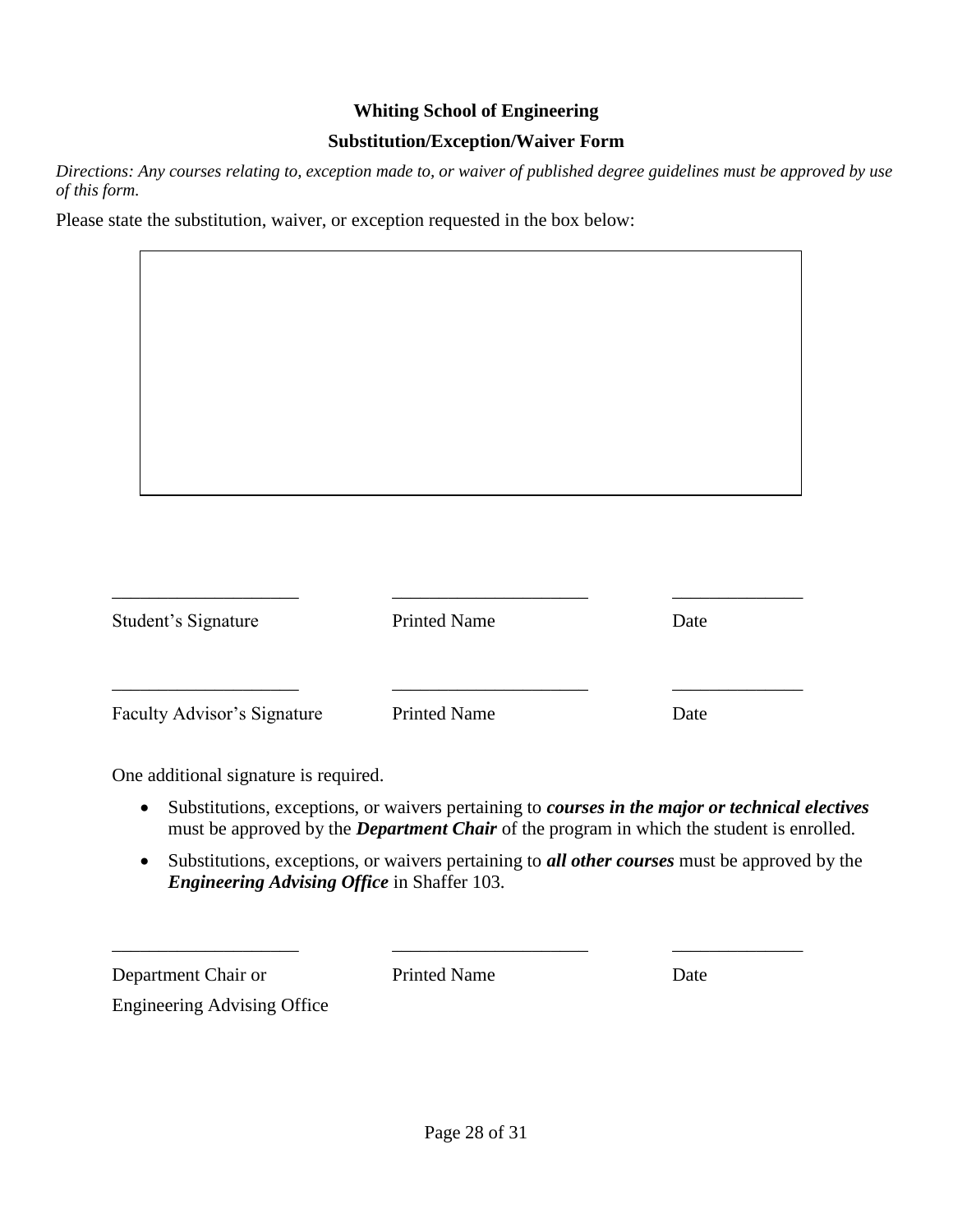## **DoGEE FACULTY**

| <b>Name</b>                              | <b>Telephone</b> | E-mail               | <b>Office</b> |
|------------------------------------------|------------------|----------------------|---------------|
| Associate Teaching Professor, Hedy Alavi | 410-516-7091     | alavi@jhu.edu        | 215 Ames      |
| Professor William Ball                   | 410-516-5434     | bball@jhu.edu        | 301 Ames      |
| Professor Edward Bouwer (Chair)          | 410-516-7437     | bouwer@jhu.edu       | 312 Ames      |
| <b>Professor Grace Brush</b>             | 410-516-7107     | gbrush@jhu.edu       | 303 Ames      |
| Assistant Professor Kai Loon Chen        | 410-516-7095     | kailoon.chen@jhu.edu | 308 Ames      |
| Professor Hugh Ellis                     | 410-516-6537     | hugh.ellis@jhu.edu   | 210 Ames      |
| <b>Assistant Professor Seth Guikema</b>  | 410-516-6042     | guikema@jhu.edu      | 205 Ames      |
| <b>Assistant Professor Ciaran Harman</b> | 410-516-7102     | charman1@jhu.edu     | 306 Ames      |
| Professor Ben Hobbs                      | 410-516-4681     | bhobbs@jhu.edu       | 208 Ames      |
| <b>Assistant Professor Sarah Preheim</b> | <b>TBA</b>       | <b>TBA</b>           | <b>TBA</b>    |
| Professor A. Lynn Roberts                | 410-516-4387     | lroberts@jhu.edu     | 206 Ames      |
| Professor Erica Schoenberger             | 410-516-6158     | ericas@jhu.edu       | 501 Ames      |
| Professor Alan Stone                     | 410-516-8476     | astone@jhu.edu       | 304 Ames      |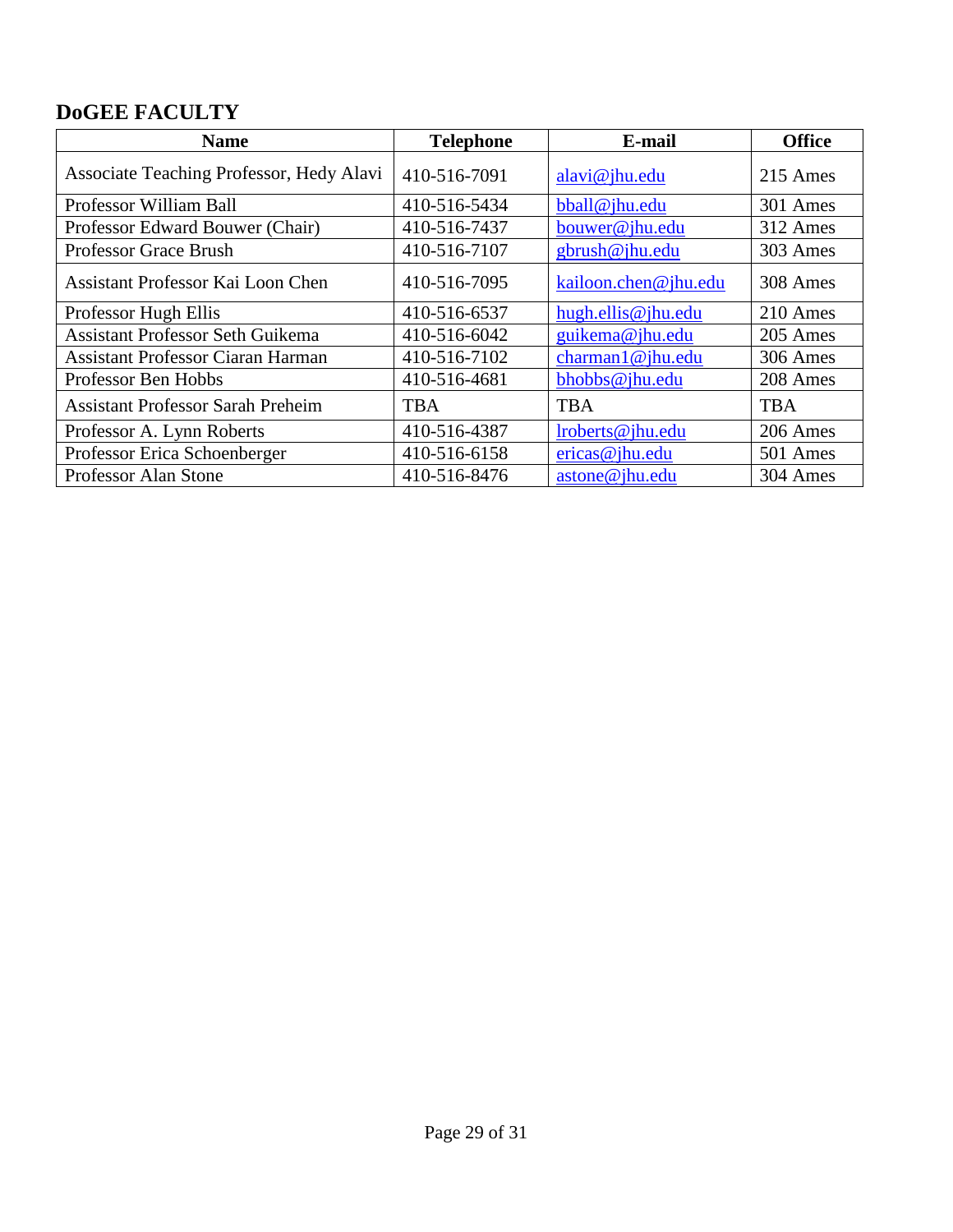# **DoGEE CLASS ADVISORS (For more specific details about your advisor, please see your ISIS account.)**

| <b>Class of</b>   | <b>Advisors</b>      |
|-------------------|----------------------|
| 2018 (Freshman)   | <b>Edward Bouwer</b> |
|                   | Ben Hobbs            |
| 2017 (Sophomores) | <b>Bill Ball</b>     |
|                   | Ciaran Harman        |
|                   |                      |
| 2016 (Juniors)    | <b>Hugh Ellis</b>    |
|                   | Lynn Roberts         |
|                   | Alan Stone           |
|                   |                      |
|                   |                      |
| 2015 (Seniors)    | Grace Brush          |
|                   | Kai Loon Chen        |
|                   | Seth Guikema         |
|                   | Erica Schoenberger   |
|                   |                      |